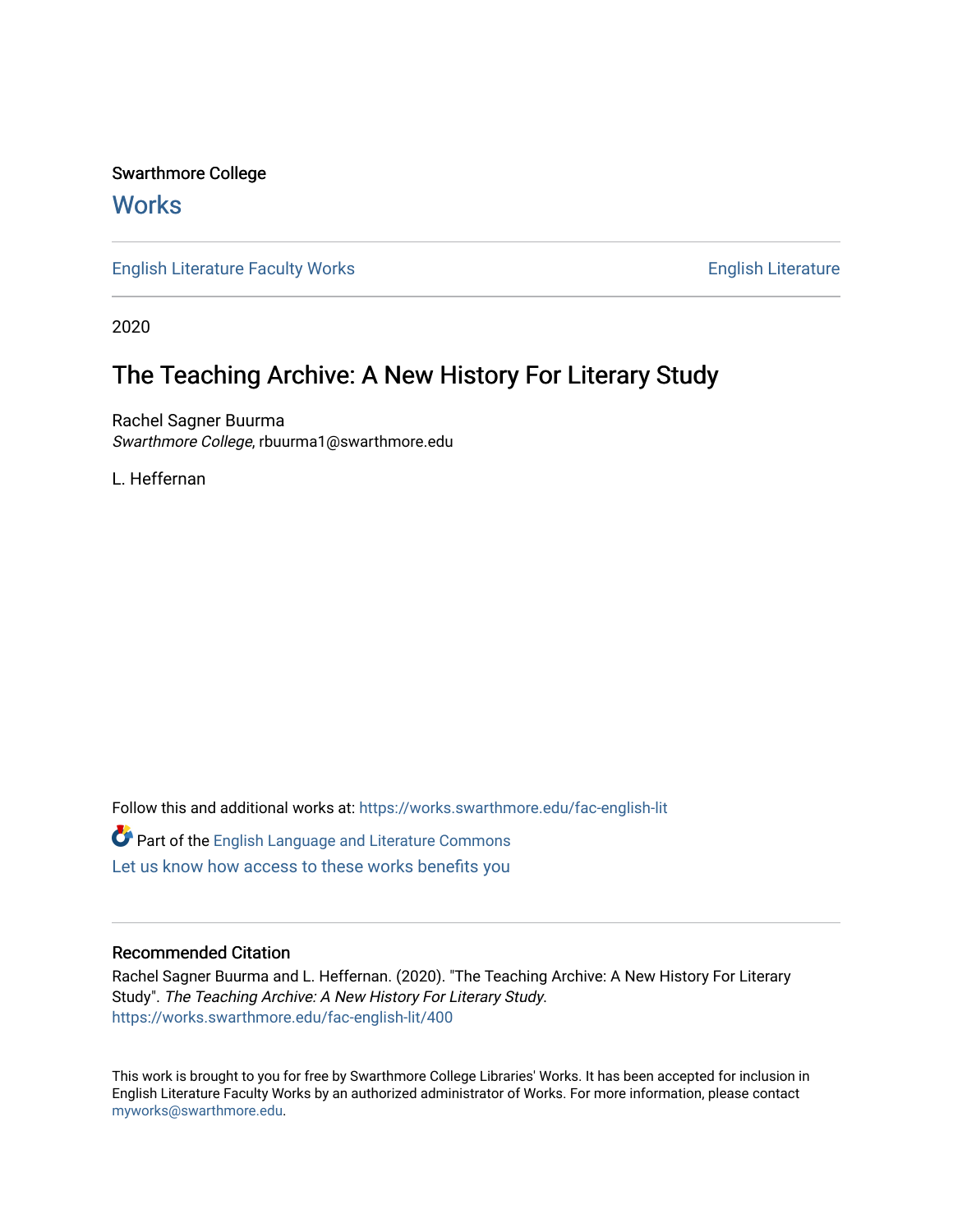# *Introduction*

A New Syllabus

In this book, you will see a series of major literary scholars in a place they are rarely remembered as inhabiting: the classroom. You will watch T. S. Eliot and his working- class students revise their tutorial syllabus in order to reimagine early modern drama as everyday literature written by working poets. You will follow Caroline Spurgeon, one of the first female professors in the UK, as she teaches her first- year women's college students to reconfigure the world of letters by compiling their own reading indexes. You will see I. A. Richards transform large lecture halls into experimental laboratories by enlisting his students as both test subjects and researchers in his poetry experiments. You will encounter Edith Rickert and her graduate students as they invent new methods of formal analysis for poetry and prose. You will watch J. Saunders Redding carefully compose his American literature syllabus so that the class would devote half of its time to Black writers. You will see Cleanth Brooks's students ask him questions about the historical contexts of the poems they read, while Edmund Wilson teaches James Joyce's newly available *Ulysses* alongside Shakespeare and Sterne to women undergraduates and local community members. You will follow poet Josephine Miles as she assigns freshman writing essays designed to get students to think about data rather than merely report it. And you will see how Simon J. Ortiz jettisons the traditional survey course in order to teach Native American literature to community college students.

Along with many others who populate this book, these figures measured out their professional lives by the academic year, the length of the term, and the lecture hour. Like countless other teachers and scholars, they worked — sometimes with students— in special collections archives, in computing laboratories, in private manuscript collections, in major research libraries, and at desks in studies or carrels. But mostly, they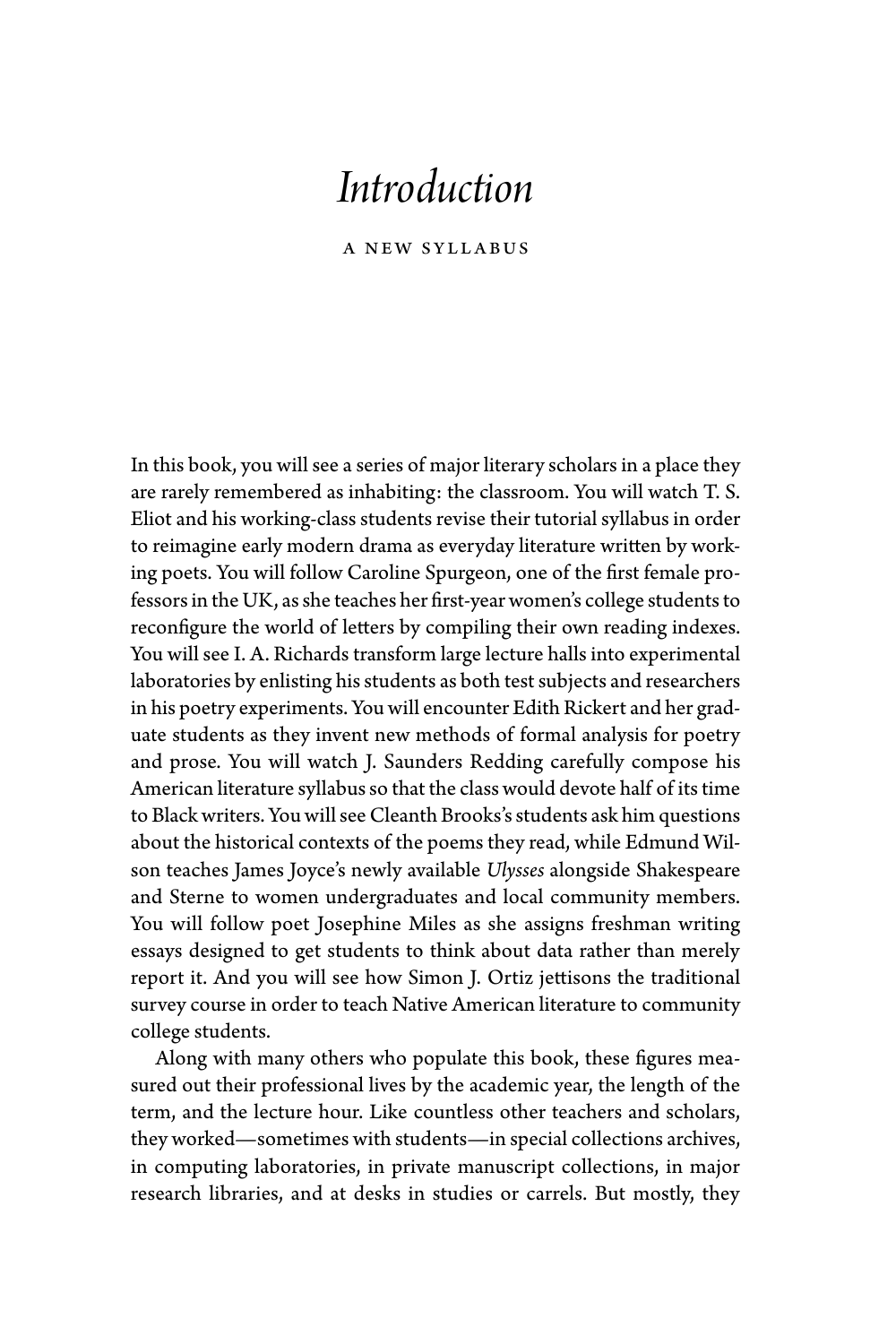worked in classrooms. They worked in classrooms at Bedford College for Women, Southall Grammar School as part of the University of London extension program, the University of Chicago, Elizabeth City Teachers College, Hampton Institute, Smith College, Louisiana State University, George Washington University, Lincoln University, the University of Chicago, Yale University, Harvard University, the University of California, Berkeley, the Institute for American Indian Arts, the College of Marin, and the University of New Mexico. They taught classes of all female undergraduates; they taught working- class adult students; they taught hybrid courses open to undergraduates and the general public; they taught classrooms of high school English teachers; they taught upper- level English majors; they taught dentistry students, freshman composition students, and graduate students. Their classrooms were various: wood-paneled seminar rooms close by dormitories, decaying former gymnasiums a train ride from students' homes, Quonset huts erected hastily during wartime, desk-lined rooms borrowed from elementary schools, communications studios, special collections large and small, and computing laboratories in friendly electrical engineering departments.

The true history of English literary study resides in classrooms like these; most of the study of literature that has happened in the university has happened in classrooms. Counted not just in hours and weeks, but in numbers of people, stacks of paper, and intensity of attention, the teaching of English literature has occupied a grand scale. More poems have been close- read in classrooms than in published articles, more literary texts have been cited on syllabuses than in scholarship, more scholarship has been read in preparation for teaching than in drafting monographs. Within institutions of secondary education large and small, numberless teachers and students have gathered to read both an astonishing number and an astonishing range of texts together. If it were possible to assemble the true, impossible teaching archive— all the syllabuses, handouts, reading lists, lecture notes, student papers, and exams ever made— it would constitute a much larger and more interesting record than the famous monographs and seminal articles that usually represent the history of literary study.

Despite this, the work of classrooms rarely appears in the stories that scholars tell about their past.<sup>1</sup> Histories of the discipline of English almost invariably take the scholarship of professors working at a handful of elite universities as evidence of the main line of the discipline's theories and practices.2 To do this, they rely on a pervasive assumption: that literary study's core methods have been pioneered by scholars at elite universities, only later to "trickle down" to non-elite institutions, students, and teach-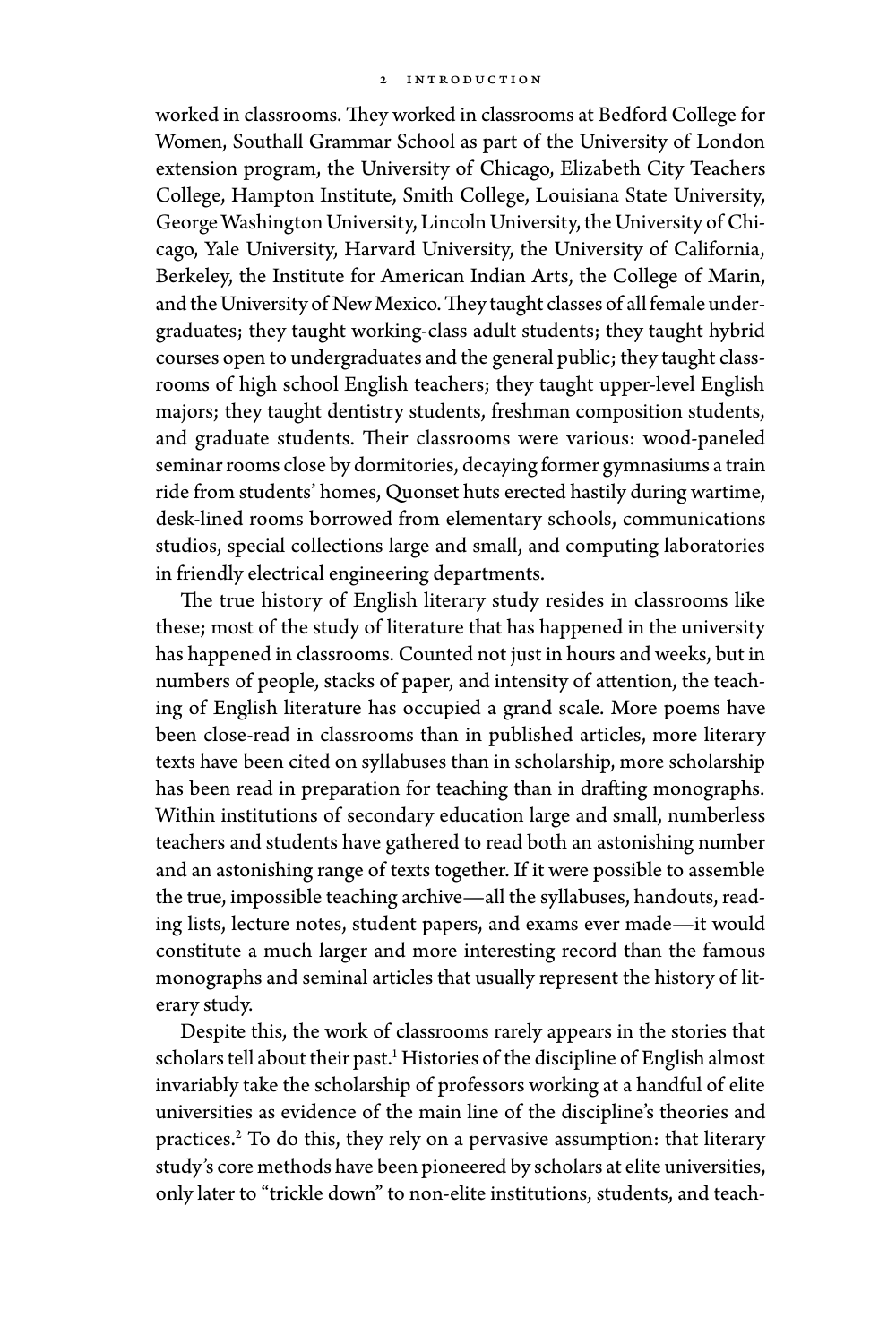ers. In this kind of account, historicism comes to the American university via Johns Hopkins, as does structuralism. New Criticism, on the other hand, begins at Yale, and deconstruction makes landfall there. Scholars at major universities innovate; their ideas are disseminated "outward" to less elite universities and "downward"— often, it is imagined, in simplified or distorted form-to the classroom.<sup>3</sup>

Here we will make the case that the opposite is true. As we will show, English classrooms at both elite and non- elite institutions have made major works of scholarship and criticism. T. S. Eliot's important essay collection, *The Sacred Wood* (1920), grew directly out of his three-year course Modern English Literature; the volume centers on works that Eliot read with his students and, more importantly, reflects what he learned from teaching in the format of the Workers' Educational Association tutorial. Edmund Wilson's "The Historical Interpretation of Literature" grew out of the Varieties of Nineteenth- Century Criticism course that he taught at the University of Chicago in 1939. The indexing methods that Caroline Spurgeon practiced with her Art of Reading students at Bedford College for Women inspired her to create the data set of all of the metaphoric ve hicles in Shakespeare's plays that she drew on to write her well- known last work, *Shakespeare's Imagery and What It Tells Us* (1935). We can sometimes see these traces of teaching in the many works of scholarship dedicated to classes or students: Wilson's dedication of "Dickens: The Two Scrooges" to English 354, Summer 1939, at the University of Chicago; Cleanth Brooks's dedication of *The Well Wrought Urn* to the students of his English 300- K class from the summer session of 1942, at the University of Michigan, "who discussed the problems with me and helped me work out some of the analyses"; I. A. Richards's dedication to *Practical Criticism* "to my collaborators, whether their work appears in these pages or not"; Edith Rickert's dedication of *New Methods for the Study of Literature* "to all students in English 143, 276, and 376, who by their hard work, lively interest in the subject, and active co- operation in the working out of new methods have made the book possible."4 *The Teaching Archive* aims not just to show how classrooms have helped create particular books, but to offer readers a new way of seeing the outcomes of teaching, one that will recognize the presence of classrooms within all kinds of published scholarship.

In classrooms, teachers and students have invented and perfected the core methods and modes of literary study.<sup>5</sup> In classrooms, method grows, twining itself around particular texts and particular people. These methods are more various and more mixed than our current accounts allow. In a single semester— or even a single hour— a class might search out the layered registers in which a Keats poem meditates on its own status as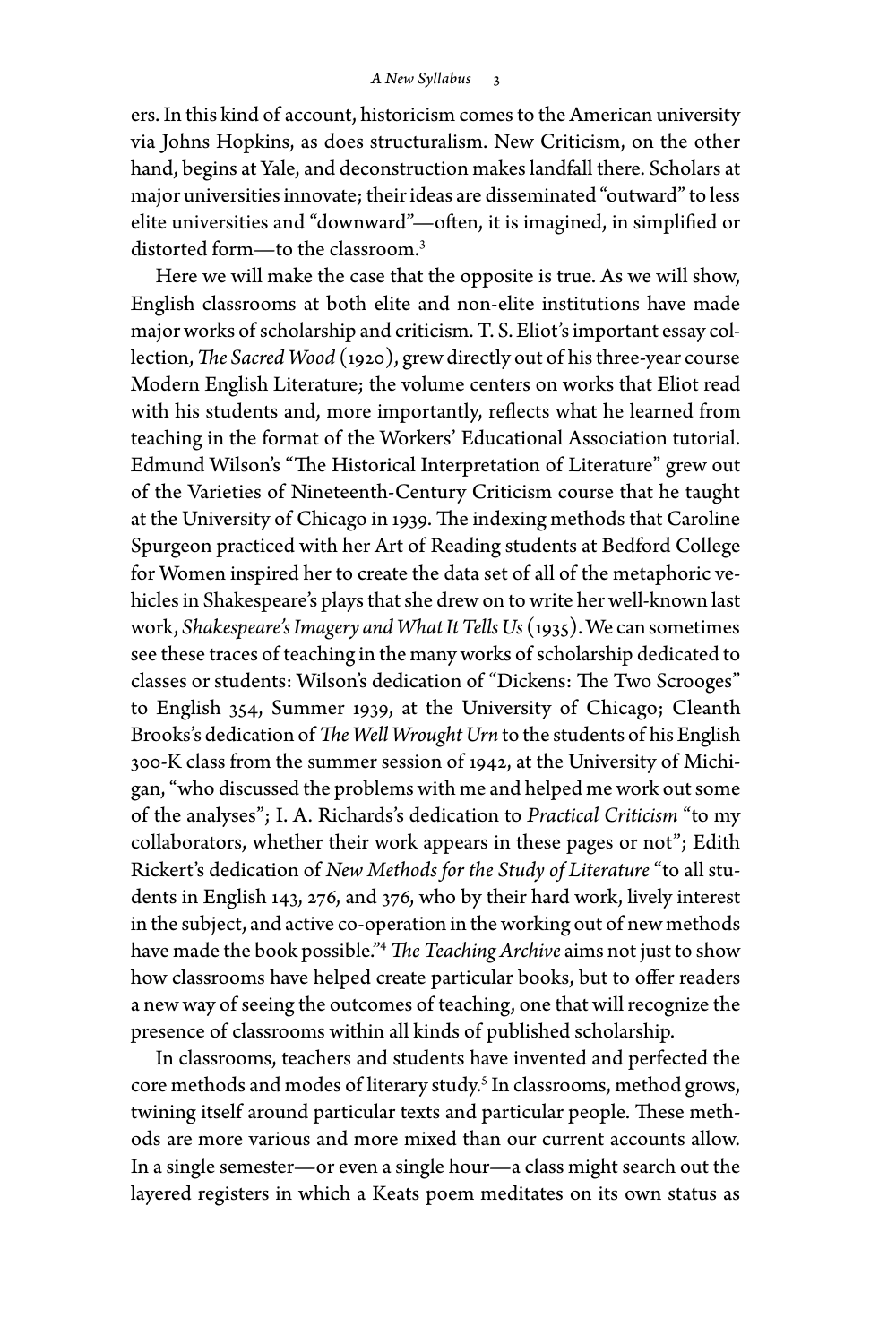literature, admire a particular inflection of the sonnet form, or attempt to synthesize the spirit of an age from a few weeks of readings. They might also conjure the referential significance of details and historical allusions, index a dozen mentions of a literary reference, make fun of a scholarly edition's biased footnote, compare three versions of a novel's first paragraph, and learn to find a failed poem interesting. The downtimes of the class hour also cradle new ways of knowing literature; classes may draw implicit connections to tangentially related current events, dramatize differences between the room's first impressionistic response to the day's chosen poem, refer back to an absent student's claim from last week, offer some chatty preliminary background material, brainstorm deliberately wrong readings of a novel's first sentence, or playfully apply a strong literary theory to a viral meme. When teachers and students turn their collective attention to texts in classrooms, they decide together upon the interest that texts hold; they experiment with creating and conveying value. Perhaps singularly among the disciplines, literary study is enacted rather than rehearsed in classrooms; the answer to the question "Did I miss anything last week?" is truly "Yes— and you missed it forever."

Centering the history of critical method on classrooms also transforms our understanding of the literary canon. Classrooms throughout the twentieth century have sometimes housed the canon that we expect to find— the core works in each period of literary history, the New Critical canon of metaphysical poetry (Donne, Marvell) and modernist experimentation ( Joyce, Woolf), the novelistic canon of the Great Tradition (Austen, Eliot, James). But more often, classrooms have been home to a much wider array of texts— texts that teachers and students encounter as both literary and unliterary, or in transition between one and the other. Papal indulgences, paper trails leading to unfinished novels, occasional essays by famous playwrights, poets' notebooks, public frescoes, lives and letters and personal histories, paratextual indexes, and forgotten pornography have all appeared on syllabuses alongside or instead of luminous poems and structurally perfect short stories.

So although we have long seen the classroom as the canon's fortress and main site of reproduction, the archive reveals that this canon has been at best a very incomplete story, and at worst a figment of our imaginations. This is most visible when we turn away from elite research universities and look into the classrooms of a broader array of secondary educational institutions, for several reasons. First, some of these institutions take different approaches to curriculum. In many extension schools, for instance, there was no set hierarchical curriculum for literary study; reading lists were developed contingently in relation to local histories, recent books of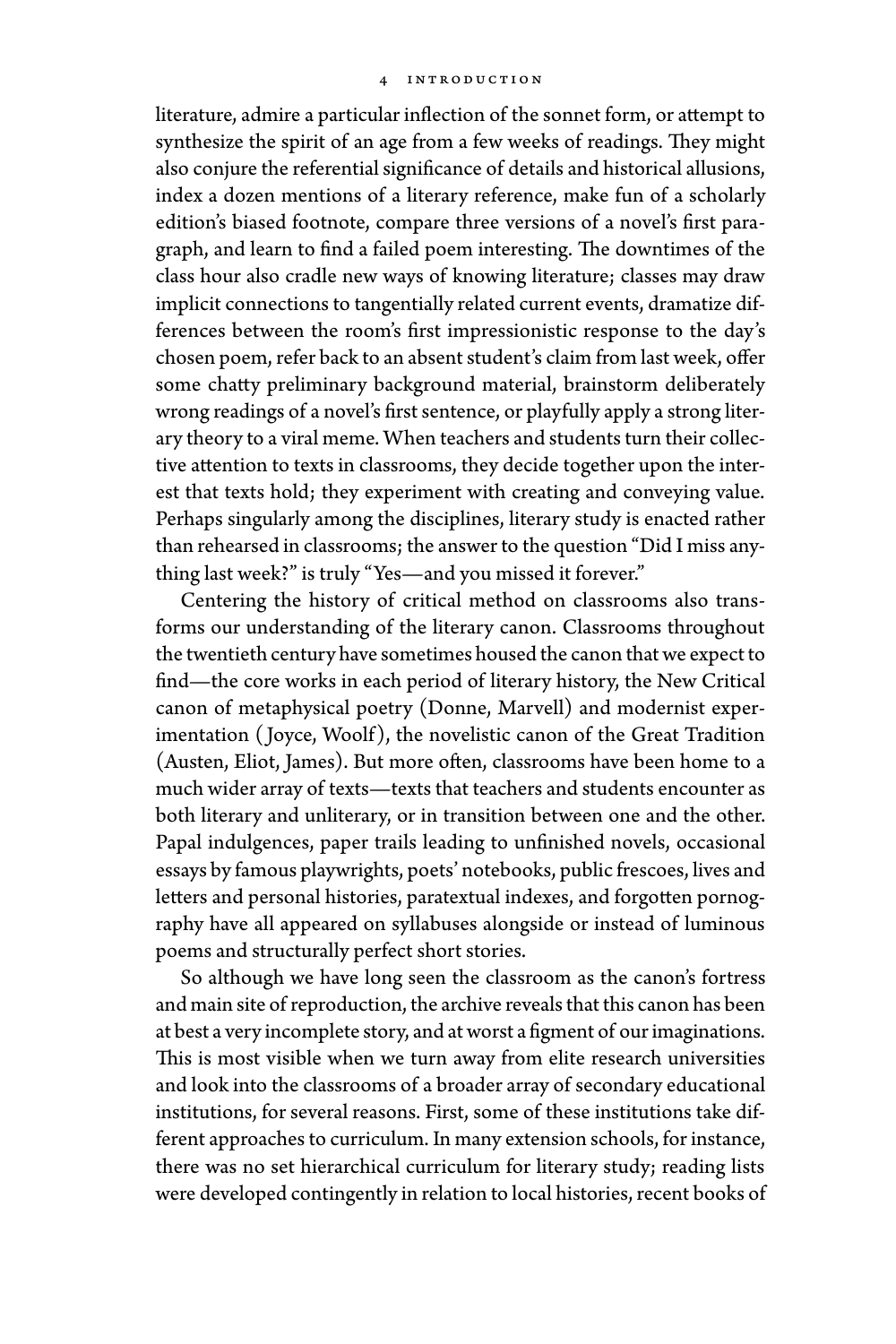interest, and students' demands or experiences. Second, universities often shape curricula around the identities of their student populations; at historically Black Hampton, for example, the English Department described their core American Literature course as "a survey of American prose and poetry beginning with the most important present day Negro writers and going back [to] the most effective writers of the Colonial period."6 At Hampton, the canon represented the work of Black and white writers in equal measure to accurately reflect their importance to American culture. The class's presentation of great works also demanded attention to the materiality of canon formation and the politics of literacy itself.

This contingent and historicized canon has, we claim, in fact been the dominant model in literary study, though we only see this clearly when we place teaching at the center of literary history. Far from only presenting contextless, aesthetically valuable texts whose selection has come down from on high, most twentieth- century English literature classrooms have in some way discussed the making of literature itself— from how and what famous writers read in childhood to their first failed attempts at literature to their multiple drafts and revisions to their reception by everyday readers and critics and students. Teachers and students often recover the particular political or social circumstances that writers both responded to and shaped. They recover lost connotations within a familiar word's meaning; they draw pictures of old newspapers on the chalkboard; they read the legal decisions that controlled access to controversial texts; they track the publishing networks that determined into what hands certain genres came. This all may sound like fodder for an upper- level or graduate seminar, but our research suggests that students at all levels— perhaps particularly beginning students— have worked to understand the meaning of what is before them through an account of how it was made, and by whom, and under what shaping, but not determinative, conditions.

This new model of the canon is the most surprising discovery of our turn to the teaching archive.<sup>7</sup> And this realization opens up a further insight. Once we see that teachers and students in these classrooms regularly gather around texts that are not traditionally canonical, we can see that literature classrooms are in the business of creating literary value, not merely receiving or reproducing it. Studying the historical or material or biographical life of a literary work isn't ancillary to some more central formal attention to the aesthetic features of a poem or novel, but a core means by which groups of readers have come to take interest in and attach value to texts—to make them, in a sense, literary.<sup>8</sup> And, in fact, the classroom's close attention to the formal features of that poem or novel— the history of classroom-based close reading—turns out to be, from this per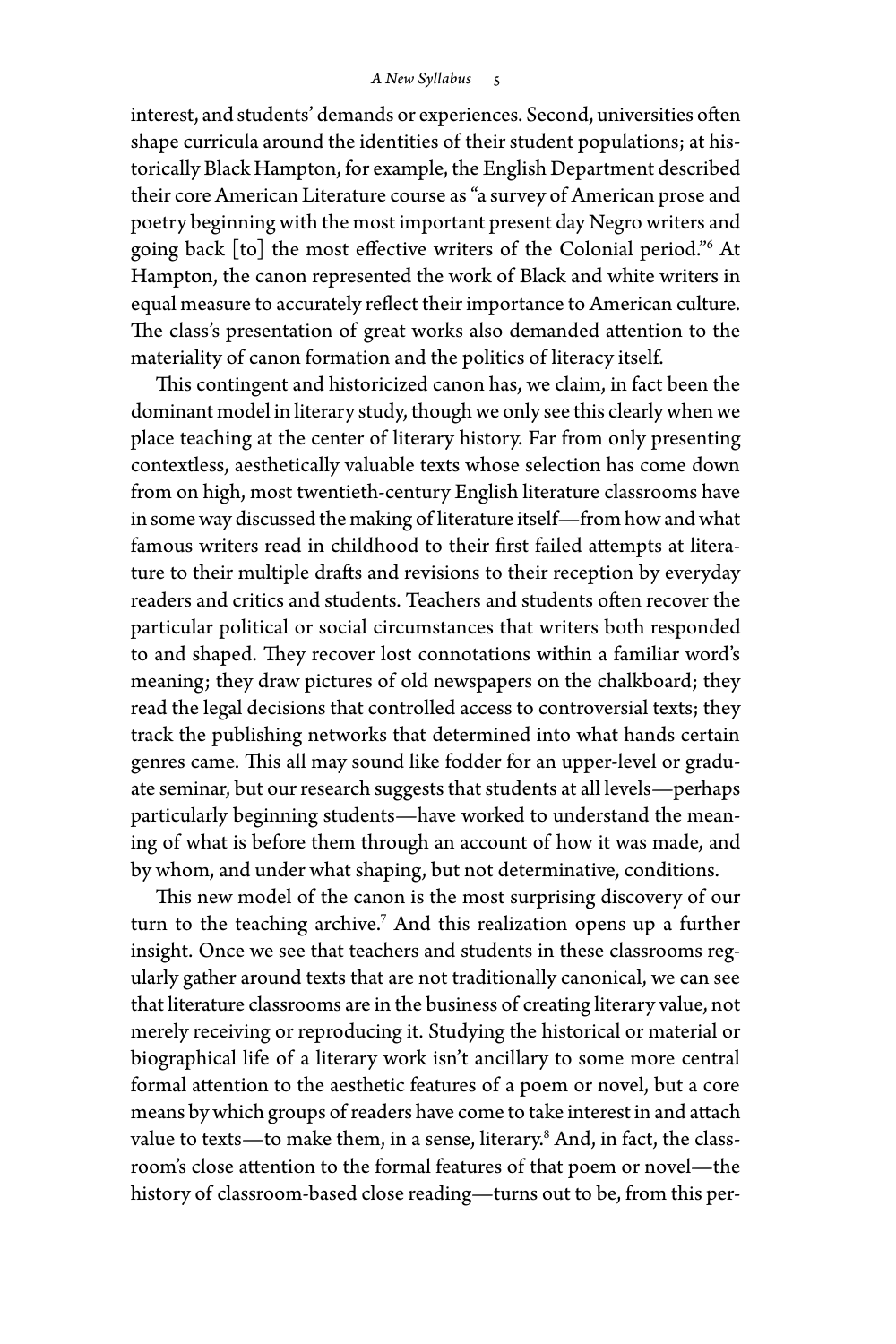spective, yet another way that literary value is made or conveyed. This is to say that literary value *seems* to emanate from texts, but is actually made by people. And classrooms are the core site where this collective making can be practiced and witnessed.

Classrooms offer us both a truer and a more usable account of what literary study is and does, and of what its value is today. This book argues that the value of literary study inheres in the long history of teaching as it was lived and experienced: in constant conversation with research, partly determined by local institutional histories, unevenly connected with students' lives, and as part of a longer and wider story that has never been written down. University teaching can often feel isolated; lacking an account of shared practices, it can seem marooned from the research interests that constitute our main historical narratives and standards of professional value.9 This long- standing sense of disconnection has grown as institutions prize teaching away from research in tenure files, hiring, and budgetary structures. Restoring a full material history to the ephemeral hours we spend in the classroom will not in itself change institutional structures or revolutionize labor practices. But it will bring a usable history back into view, one that better represents the complex, dynamic work our profession has undertaken in the past, is continuing to perform in the present, and must offer in the future.

### *Disciplinary History Against the Divide*

What we find in the teaching archive overturns nearly every major account of what the history of literary studies has been. Looking at classroom practice— and particularly looking at classroom practice at a wider range of institutions than those usually considered— demolishes the received idea that literature professors once taught a narrow canon that "opened" in the late 1960s and early 1970s. Evidence from the teaching archive also scrambles existing genealogies for twentieth- century methodological change; the teaching archive dispels our long- cherished accounts of the interminable tennis match between eras in which we championed literature for its aesthetic value and eras in which we modeled ourselves after the sciences by producing knowledge about the world in which texts were written. In addition to dissolving the scholars vs. critics divide, the teaching archive likewise dismisses the idea that formalist critics have been the prime architects and champions of undergraduate pedagogy in English. By extension, looking at actual classroom practice suggests that widespread announcements of a contemporary return to the aesthetic are per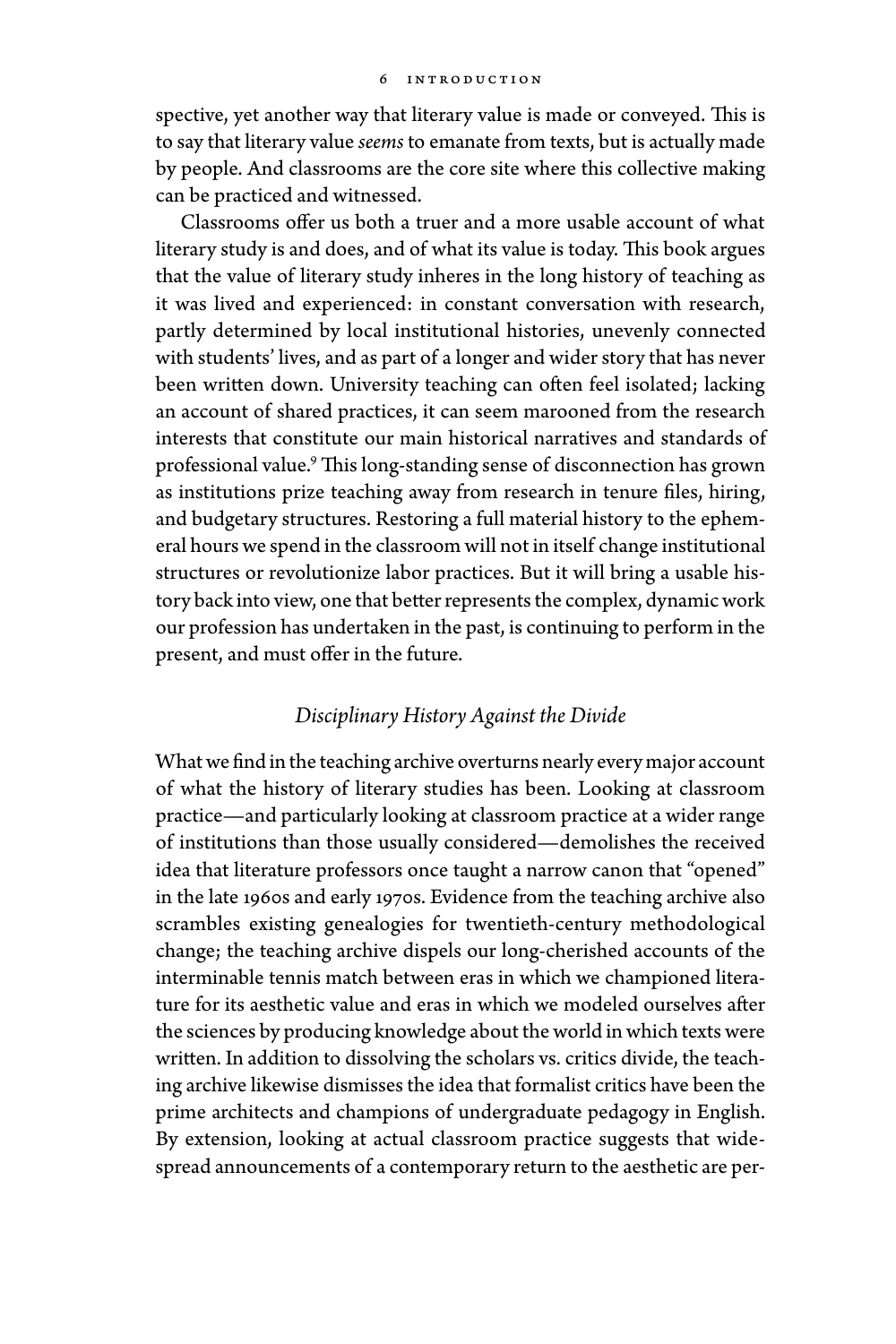haps only the latest return of our perennial method manifestos, recasting the usual figures of method war.

Disciplinary historians of English have, by and large, declined to research in their field. In lieu of creating new knowledge about the history of literary study, chroniclers of English instead recycle and reinterpret a handful of tropes. Figures of opposition and impasse— the bloodless battle, the unbridgeable divide, the mutual exclusion, the cavernous fault line, the central split, the twin poles, the disciplinary pendulum, with its reliably contrapuntal swing— provide the morphology of our tales of literary studies. Marvelously flexible, these tropes determine the plot in which scholars and critics have traded periods of supremacy; these tropes also write the script for contemporary debates. Over time, they have formed a canopy that blocks the sunshine from ever reaching the seedlings of practitioners' own experiences of their teaching and research.

The divide that dogs English studies is imagined by disciplinary historians as a formative one— a late nineteenth- century struggle over whether English professors should evaluate literature or produce knowledge about it.10 In the nineteenth century, writes Michael Warner in one such account, "a conflict arose between philological scholarship and the literary culture over the study of literature"— at war, we find "genteel urban critics" facing "professional philologists" with "little or no interest in teaching literature." Others include an only slightly different cast of characters: for Wallace Douglas, "college professors of rhetoric" and doctors of divinity, who taught English as the "poor man's classics" to an upwardly mobile middle class, fought against "heady notions about scholarship that were coming out of Hopkins." William Riley Parker sees a battle between "orators" and "philologists"; Franklin E. Court discusses competition between early professors working in a Scottish tradition of oratory and moral philosophy and the late nineteenth century arrival of philologists. Gerald Graff describes a "fundamental disagreement" between "Arnoldian humanism and scientific research."11 Even those who, like Guillory, admit English's more multifarious nineteenth- century roots in "philology, literary history, belles lettres, [and] composition," still see the late nineteenth century as a moment of conflict, "constitutive of the discipline itself," between literary historians and philologists who treated judgments about literature as matters of fact, and belletristic lecturers who modeled the making of literary judgments.<sup>12</sup> These accounts of conflicted origins cite a handful of late nineteenth-century polemics, $13$  usually written by critics, as evidence of an entire period's practices. This handful of essays constitutes what Carol Atherton refers to as the "metadiscourses" of English.<sup>14</sup>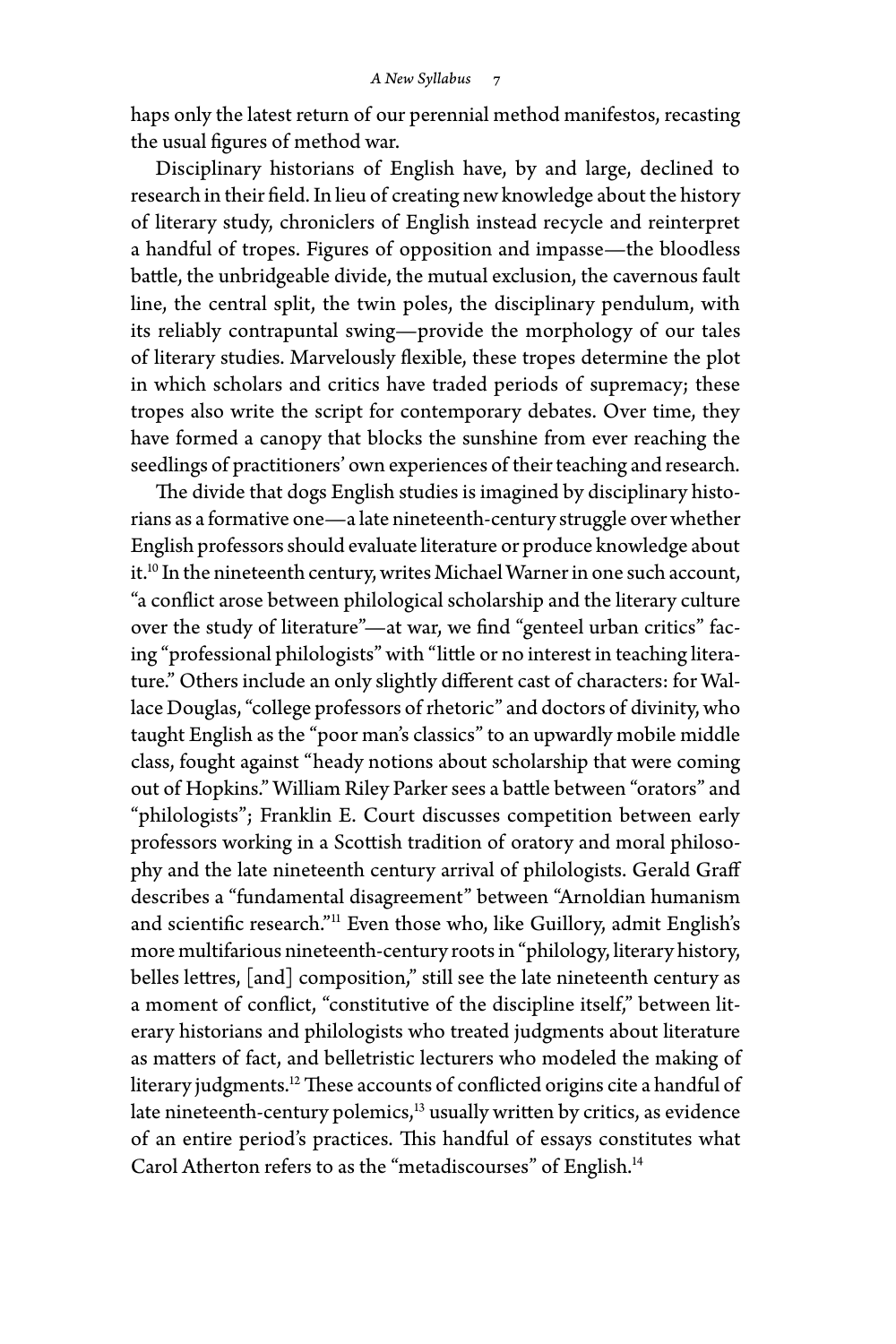These origin stories about a foundational struggle between philologists (sometimes joined by antiquarians or literary historians) and someone else (oratory professors, humanists, literary men, extension lecturers, doctors of divinity) are staged as a confrontation between scholarly research and undergraduate pedagogy. As Wallace Martin argues, "Pedagogy and criticism stood opposed to scholarship as the basis of a professional formation."15 Philologists and antiquarian scholars, in this account, have no compelling model of undergraduate teaching. Meanwhile, critic- lecturers are seen as charismatic but amateurish; they are dilletantes or generalists with no compelling model of literary research or scholarship.<sup>16</sup> For Guillory, philologists found it "difficult to devise an engaging undergraduate pedagogy" because they "stopped short of fully interpretive hypotheses, and [their] judgments of quality were usually merely assumed." Meanwhile, "critics presided over interpretations and values, which supposedly had no objective basis and therefore did not qualify for serious academic study," as Graff argues.<sup>17</sup> In other words, philologists or literary historians can't teach, while belletrists can't research. Or sometimes, in a slight twist, critics can teach "the great mass of undergraduates," while scholars thrive in the seminar comprised of a "minority of scholarly or advanced students."18

For disciplinary historians, this foundational divide between teachercritics and scholar- researchers reverberates through the twentieth century. In this account, the twentieth- century history of English literature consists of a contrapuntal movement between historicist scholarship and formalist criticism. Graff 's *Professing Literature* is probably the most wellknown history that takes the "conflict . . . which has pitted scholars against critics" as a lens through which to understand a century of disciplinary history: "one of the recurrent motifs in the present history," Graff writes, "is the appeal to 'literature itself' against various forms of commentary *about* literature as a cure for institutional dilemmas."19 Graff is far from alone in seeing twentieth- century literary study as a series of generationalmethodological shifts whereby early twentieth- century scholars of philology and literary history are gradually replaced by the New Critics, who emphasize close- reading pedagogy, and who are, in turn, replaced by feminist scholars and Black studies scholars and Marxist historians and cultural studies scholars and new historicists, all of whom restore to view the historical contexts in which poems and canons are made.

This scholars vs. critics or historicists vs. formalists history of literary study has only become more prominent in recent years, which have seen the rise of "new formalism," of "strategic formalism," of "post-critical reading," of "surface reading," and of new defenses of aesthetic experi-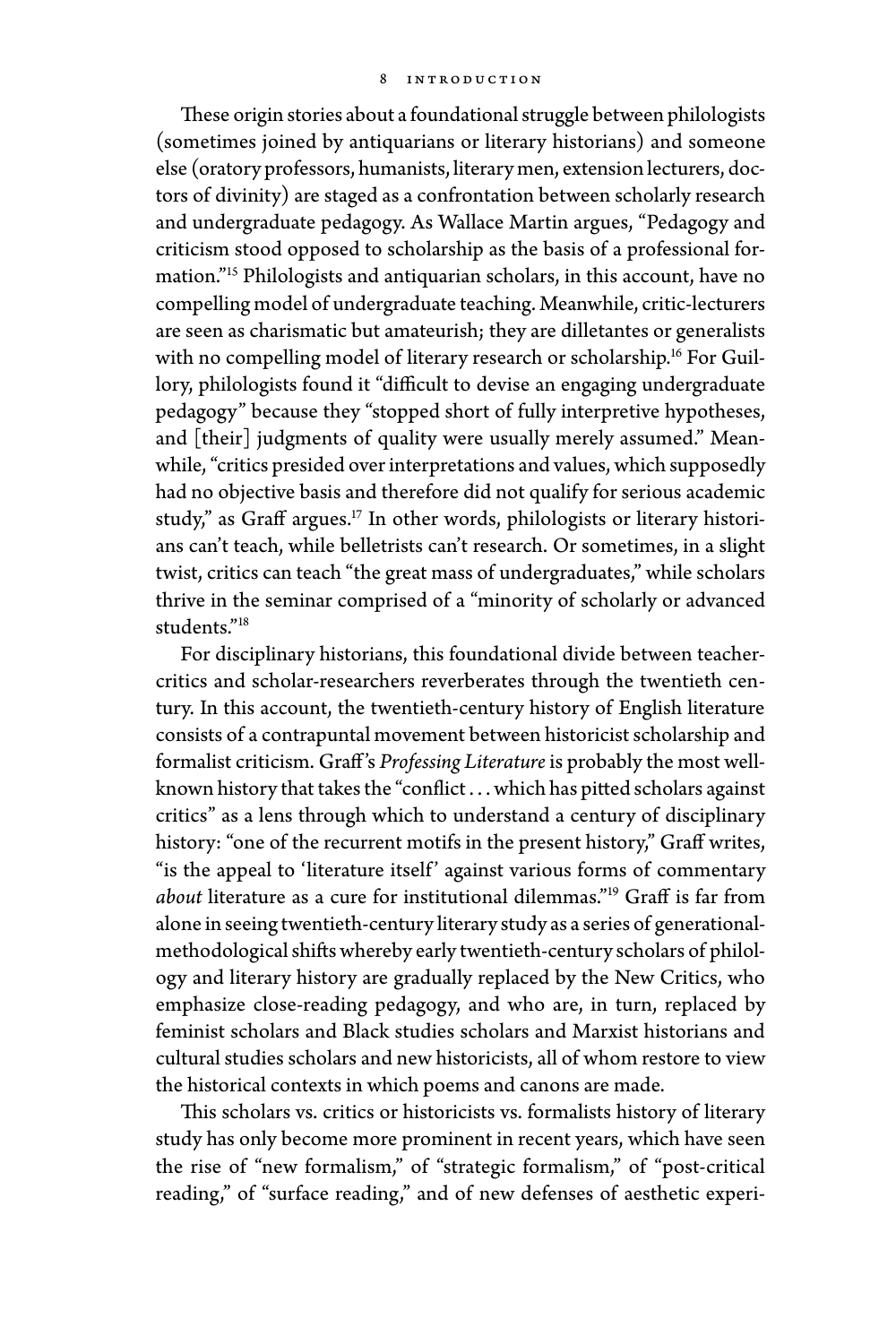ence.<sup>20</sup> These methodological manifestos nearly all begin by recounting our discipline's history as one of contrapuntal method war; they nearly all depict formalist and historicist methods as dramatically opposed.<sup>21</sup> They suggest that a generation of historical or "critical" or "contextualist" scholarship is or should be coming to an end; they suggest that a turn from contexts to texts— to the experience of reading them, to the judgment of their merits, to the apprehension of their forms inside and out in the world— would also constitute a return to what has always been at the core of our profession.22 This promise of returning to supposedly foundational practices takes on renewed urgency in an era of engineered enrollment decline and other forms of devaluation and defunding, as we discuss in our conclusion. This book declines to take up arms in the method wars. But it does suggest that manifestos like these tend— today and throughout the profession's history— to dominate our metadiscourse while misrepresenting our practice. Even further, the authority of such accounts seems to derive from the glibness with which they characterize the history of practice as starkly divided.

This book rejects the idea that our discipline has been pulled in two directions, that its core has been formed by controversy over method or that its goals of producing knowledge about literature and appreciating literature have been mutually exclusive. Formalism and historicism, we argue, are convenient abstractions from a world of practice in which those methods rarely oppose one another. These abstractions do not describe or refer to actually existing groups of scholars, nor would most practitioners recognize themselves as belonging to such groups. When we look to classroom practices rather than methodological manifestos or critics' high- profile complaints about the professionalization of literary study, we find alternative genealogies for literary study's most familiar practices and longer, continuous histories for literary study's seemingly recent methods. We show, in short, everything you can't see if you believe— following the most- cited documents in disciplinary history— that critics have exercised a monopoly on the governance of literary value and the practice of undergraduate teaching.

Our opening chapters overturn existing accounts of the discipline's origins in a late nineteenth- century battle between teacher- critics and scholar-philologists.<sup>23</sup> We show instead the lost history of research-based undergraduate and extension school teaching. Methods of manuscript research, source studies, and histories of literary periods and figures were often taught in undergraduate classrooms. And not as professional training: these classrooms full of women and working- class adults were not in the business of accrediting students as professional literary scholars.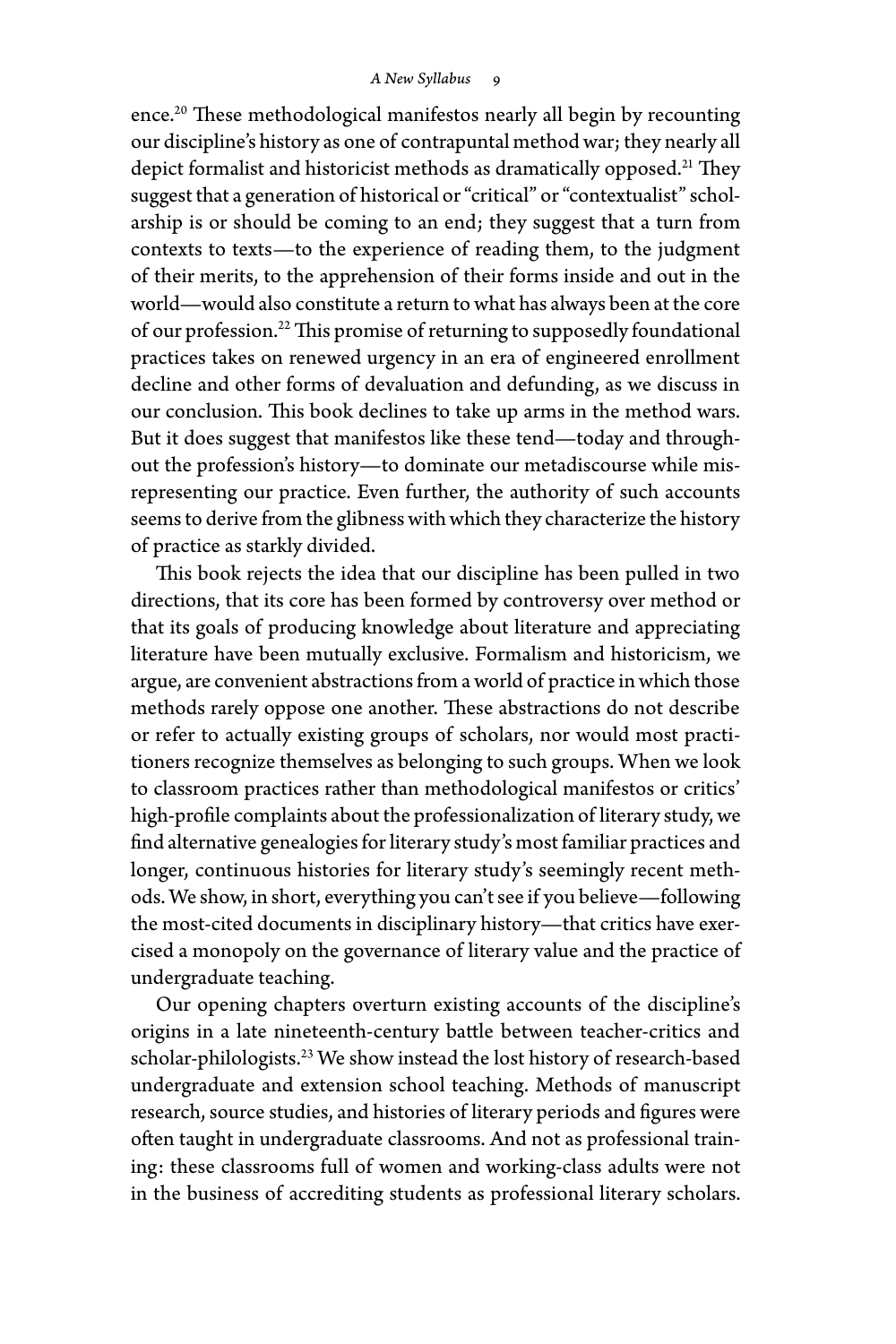#### 10 introduction

These students would return to the shop counter or the mine shaft; they would graduate to become stenographers or laboratory assistants. The scholar- teachers who taught them had fully- fledged accounts of the place of literary research in liberal arts and extension education. For these lecturers and tutors— many of whom were themselves unaccredited or playing catch- up in these decades of professionalization— teaching research methods and literary histories to nontraditional students and female undergraduates was a critical practice. Far from the received disciplinary historical scene in which rapt (or bored) students listened to charismatic lectures about great authors, these tutors and students studied how writers worked, how they were paid, and how critics built their reputations. This collective work demystified the ideal of the genius author, allowing students to imagine that they, too, could become writers or critics. Giving students a role in the writing of literature and the production of knowledge was one way the university participated in the nineteenth century's "long revolution," adapting to changes in the idea of what culture was.<sup>24</sup>

The flourishing of literary history and bibliographic research in the undergraduate classroom opened the way to early twentieth- century literary formalisms. Teachers in the 1920s and '30s conducted classroombased experiments in isolating and enumerating aspects of literary form such as imagery, syntax, sentence length, word count, or rhythm; in doing so, they drew upon their own training in the making of scholarly tools like the concordance and the index. These teachers prompted their students to define and identify and count the elements of literary style by consensus; they believed that this almost mechanical work would serve to cultivate literary sensibilities and tastes. Later, the New Critics would claim to democratize aesthetic sensibility by teaching the poem on the page, but this earlier incarnation of pedagogical formalism differs from New Critical close reading in its transformation of the classroom into a "laboratory" and students into teams of reader-experimenters. Their iterative granular tabulation and interpretation of literature's formal features aimed to reanimate and reveal the poet's own compositional work.<sup>25</sup>

This book also shows the persistence of historical and materialist approaches to literary study through a midcentury long imagined as uniformly New Critical in orientation. In these decades, public-facing literary critics both published in scholarly journals and regularly reviewed books for newspapers and magazines, lectured to general audiences, and served as cultural attachés to the federal government. The classroom practices of these midcentury figures show them turning back to the literary history of the nineteenth and eighteenth centuries in order to revalue authors and texts long regarded as not quite literary. In courses on Civil War-era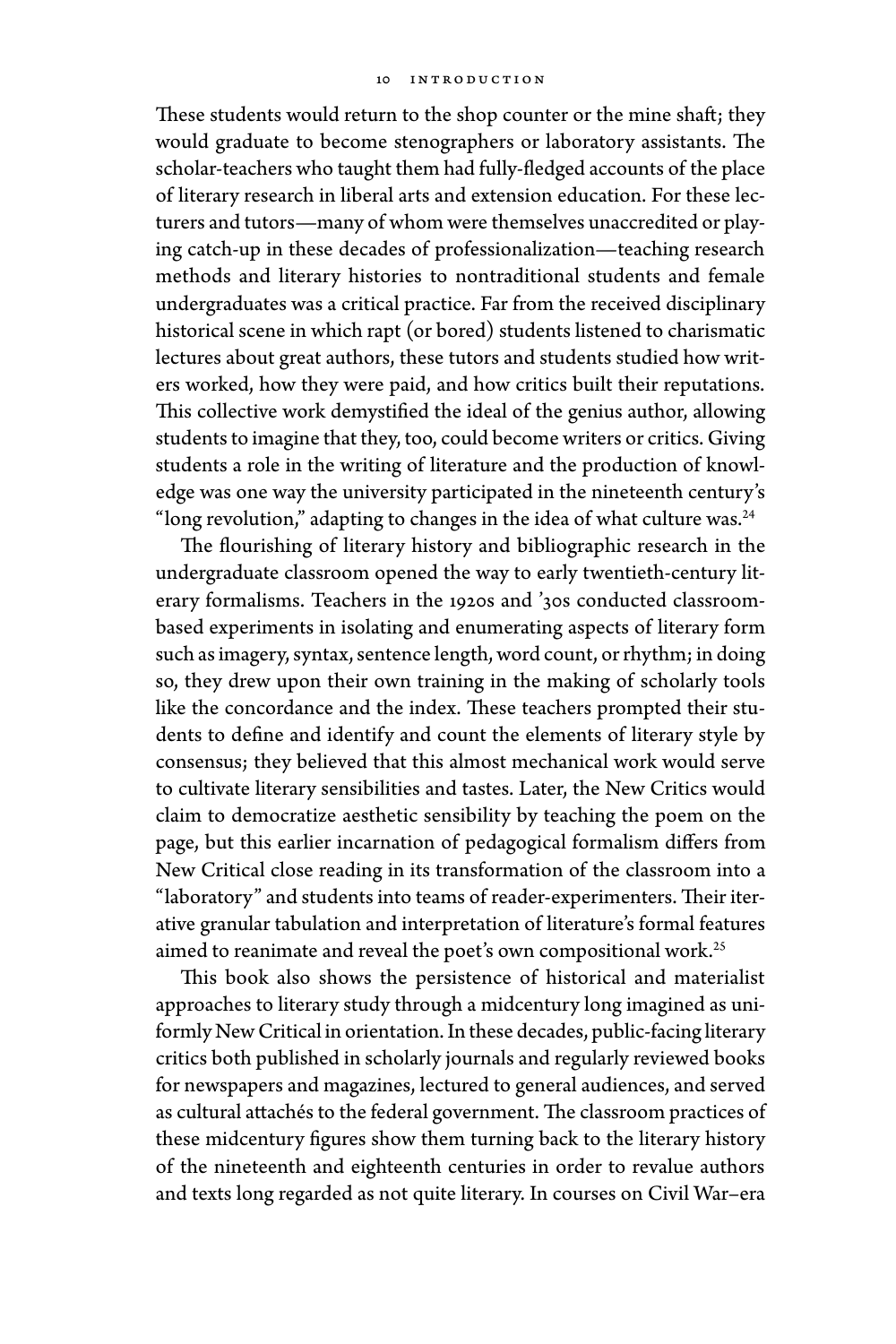#### *A New Syllabus* 11

journalism or nineteenth- century memoirs and letters written by both free and enslaved African Americans, these teachers newly valued as literature documents that had seemed of merely historical interest. Like many of our earlier bibliographers and philologists, these teachers considered the process through which literary reputations and ideas about aesthetic value had been made and unmade.

Our book finds several poet- critics at work through midcentury and the decades after. Yet while this familiar figure has long been associated with the charismatic close reading of the poem on the page, we find them in their classrooms studying poetry rather than poems. These figures working poets who also taught— practiced a formalism that was tied not to the literary object or the "text" itself but to smaller, more extensive units of poetic production. They tended to focus on continuity rather than rupture, traditions rather than innovations, minor poets rather than major. So, too, were they interested in the relationship between the writing of poetry and the criticism of poetry in the past as well as the present. Their syllabuses' writerly orientation toward literary technique and its literary history constitutes, we find, a robust tradition in its own right but one not currently represented by disciplinary history.

These are some of the ways that a disciplinary historical focus on practice rather than theory reveals interconnections rather than oppositions and continuities rather than ruptures. Together, all of our chapters find longer histories for reading methods that our discipline tends to see as recent developments. The widespread sense that quantitative methods of "distant reading" have been pioneered by male scholars at research universities (with the resources afforded by Silicon Valley and major grant funding) melts away when we look at the earlier twentieth- century women professors, both on and off the tenure track, who used classrooms as the original supercomputers. We show how word counts and tabulations were the basis of collaborative projects undertaken by entire classrooms of students during the first half of the twentieth century. Some of these women also pioneered computational method.<sup>26</sup> Our research reveals, for example, how Josephine Miles led a team to create the first computational literary concordance. Just as quantitative and computational literary method has a long classroom history, so also do identity-based criticism and ideology critique. In every decade of the twentieth century, we find teachers and students choosing to read texts and authors whose interests they shared. Female professors have taught women writers even women writers contemporary to them— throughout the decades we consider. Ideology critique— imagined, in recent years, as beginning with Fredric Jameson— informs the work of multiple classrooms we study.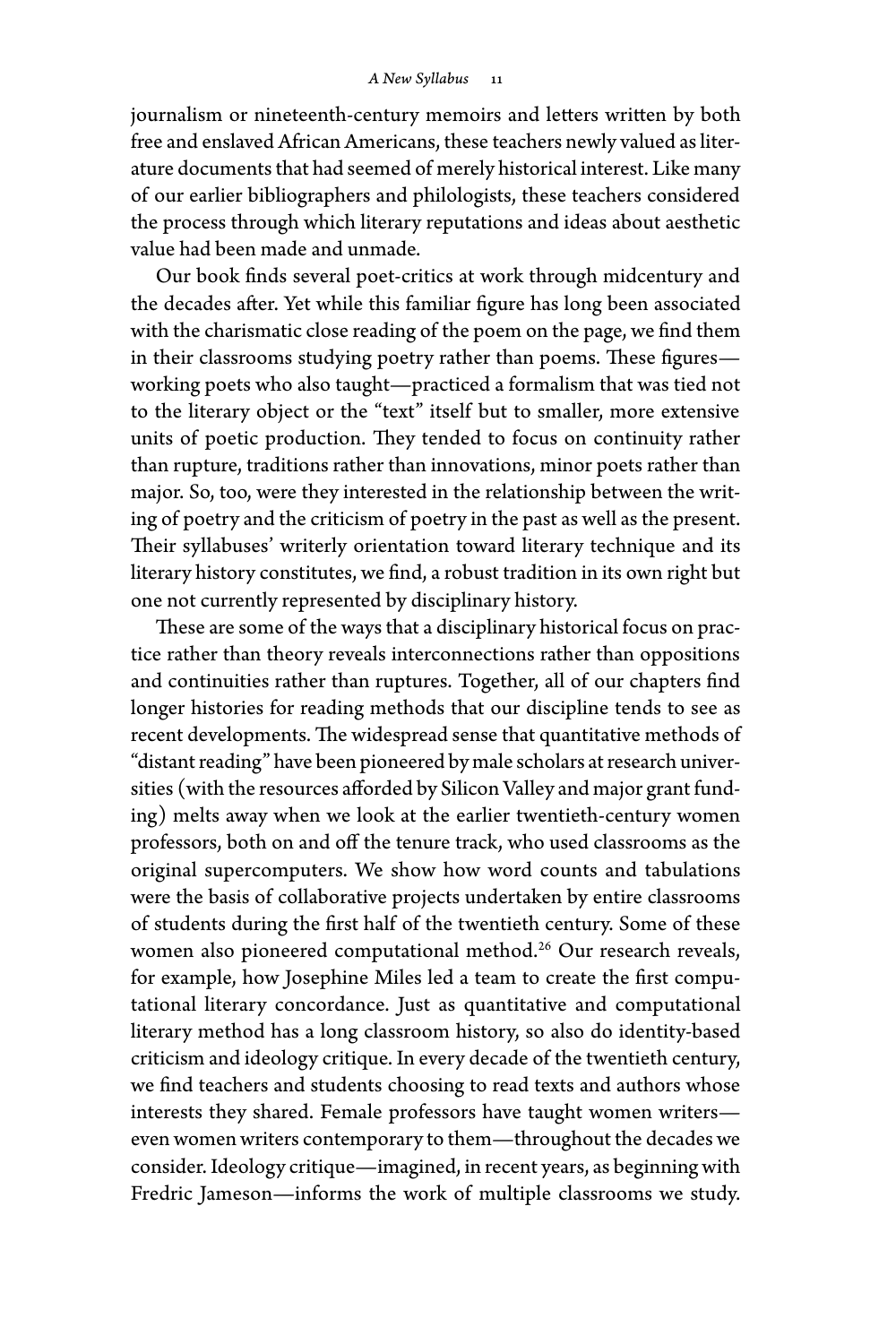The project of counting stock references in literary texts originated with English professors in the 1920s and '30s who did anti- racist work analyzing the circulation of stereotypes.

This classroom-based history of reading methods challenges disciplinary histories that see methods as chess moves in a game of institutional prestige. The most compelling and well-known version of such critical disciplinary history is John Guillory's *Cultural Capital: The Problem of Literary Canon Formation*. *Cultural Capital* appeared in the midst of the culture wars; it offered not a complete history of the discipline but a critical genealogy for its moment. In it, Guillory cautions literature professors against confusing literary representation with political representation. Making the canon more "representative" of minority writers, Guillory argues, was not equivalent to changing political representation; to believe otherwise was to ignore the school itself as a site where social hierarchies are reproduced rather than changed. In Guillory's account, discourses of literary value work above all to secure the high status of literary culture. His history of the core methods of English explains how theorists have worked, over time, to sequester the realm of the "literary" apart from politics and to distinguish literary language from referential speech.<sup>27</sup> Yet for all the power this view assigns to the institution of the school, any sense of its actual existence and workings are curiously absent. Like *Cultural Capital*, many disciplinary histories of the 1980s and '90s considered literature and criticism as institutions. To do so, they relied on a relatively abstract model of the institution— though through its shadowy outlines one could glimpse the solid infrastructure of Yale and Harvard and Oxford.

Our book contributes to the history of the actual institutions that have made the study of English literature. To do so, we draw on the work of scholars such as Gauri Viswanathan, Robert Crawford, Anne Ruggles Gere, and Jonathan Rose, who first included a broader range of schools into "rise of English" accounts.28 More recently, a great many scholars have expanded the kinds of institutions we typically include in disciplinary histories of English or histories of criticism. Carol Atherton has looked to late nineteenth- century British regional universities; Alexandra Lawrie to 1890s London extension schools; Jennifer McDonell and Leigh Dale to Australian universities; Elizabeth Renker to American land-grant universities and historically Black colleges; Catherine Robson to the American elementary school; Laura R. Fisher to progressive reform institutions like the settlement house, the working girls' club, and the African American college; and Ben Conisbee Baer to public education programs in the 1920s– 1940s colonial world; Danica Savonick to CUNY during the era of open admissions. Nancy Glazener and Deidre Lynch have excavated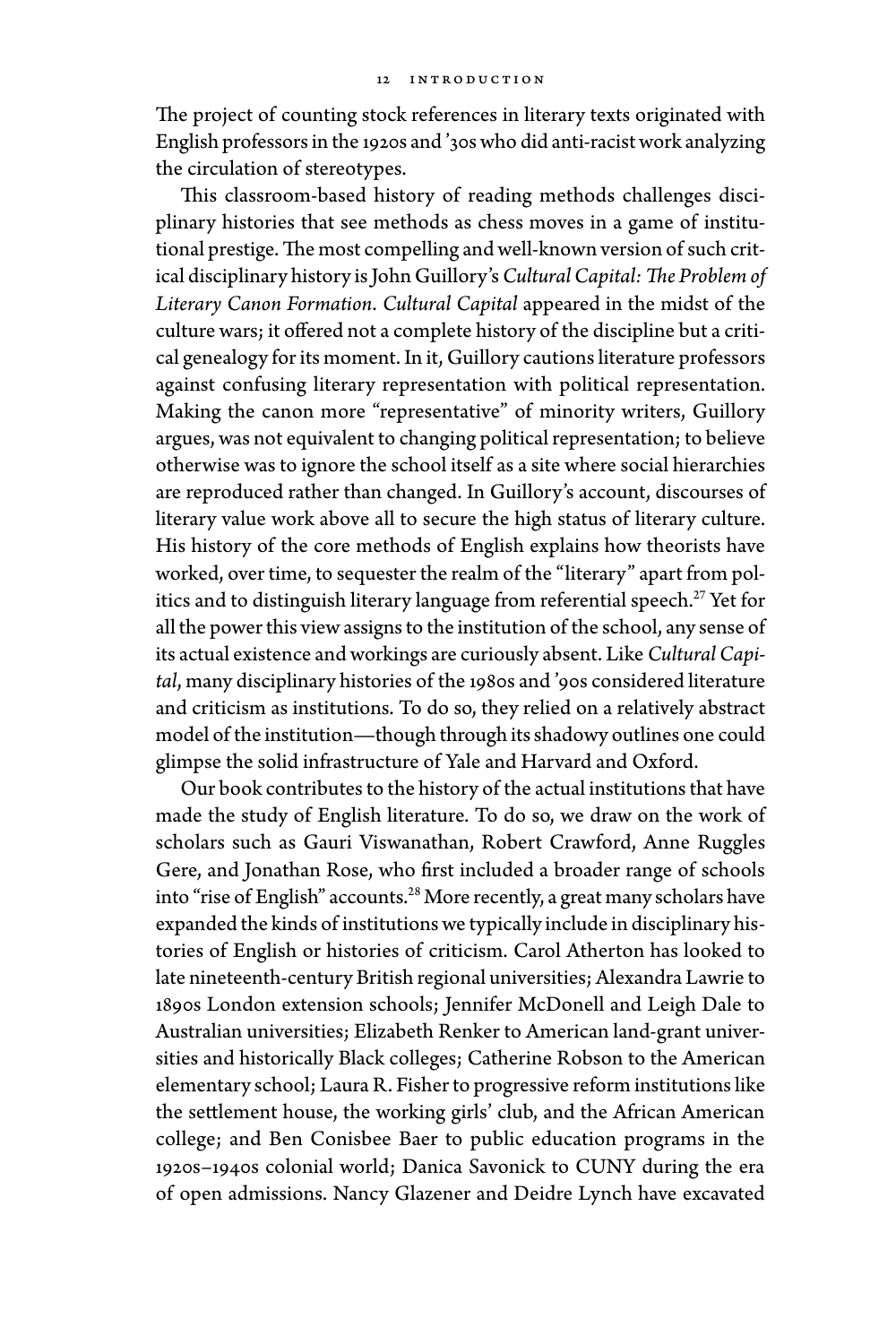#### *A New Syllabus* 13

the earlier public (Glazener) and private (Lynch) literary cultures that prepared the professionalization of literary study in the late nineteenth century. And Merve Emre has incorporated mid- twentieth- century institutions of international relations and communications.<sup>29</sup>

Looking at a wider range of institutions restores to view the long history of classroom critique that the last wave of critical disciplinary history obscured. For example, Guillory's claim that a toothless liberal pluralism guided the integration and expansion of syllabuses after the 1970s does not hold weight when we consider the much longer history of fully integrated courses on American literature long taught at historically Black colleges and eventually imported to northern, elite, and predominantly white schools in the United States. Those courses continue to be taught at historically Black colleges and universities today.30 It is ironic that the wave of critical disciplinary histories— by criticizing and historicizing the institutionalization of aesthetic ideals, canons, and close reading— buried from view the long traditions of classroom- based critique in English. We seek to restore these traditions to view.

Looking at classrooms from a broad range of institutions is crucial in our present moment, when the loss of our sense of higher education as a public good (and accompanying state defunding, private fundraising, and student debt profiteering) has rapidly increased the stratification of higher education. Decades after Graff 's *Professing Literature* grappled with the theory wars of the 1980s and Guillory's *Cultural Capital* responded to the culture wars of the 1990s, we find ourselves facing an institutional landscape that the last generation's major disciplinary historians of English hardly anticipated in their most pessimistic passages. In the new millennium, the very value of humanistic knowledge production itself the unquestioned ground beneath the feet of all participants in the culture and theory wars— seems to be up for debate as economic value replaces all other forms of value in discussions of higher education. The prescient endings of both Graff's and Guillory's books call for us to re-enliven literary study by remaking classrooms. *Professing Literature*'s closing pages recommend that English classrooms become "explicitly historicized" so they may transform the "frozen bod[ies] of knowledge" that students simply receive into "social products with a history that they might have a personal and critical stake in," a change that would counter what Graff sees as the English department's habit of absorbing methodological conflict into institutional structure while systematically excluding conflicts from the classroom.31 And Guillory's *Cultural Capital* offers a final, counterfactual "thought experiment" in which aesthetic valuation would be untethered from the school and "what we call canon formation would . . . become a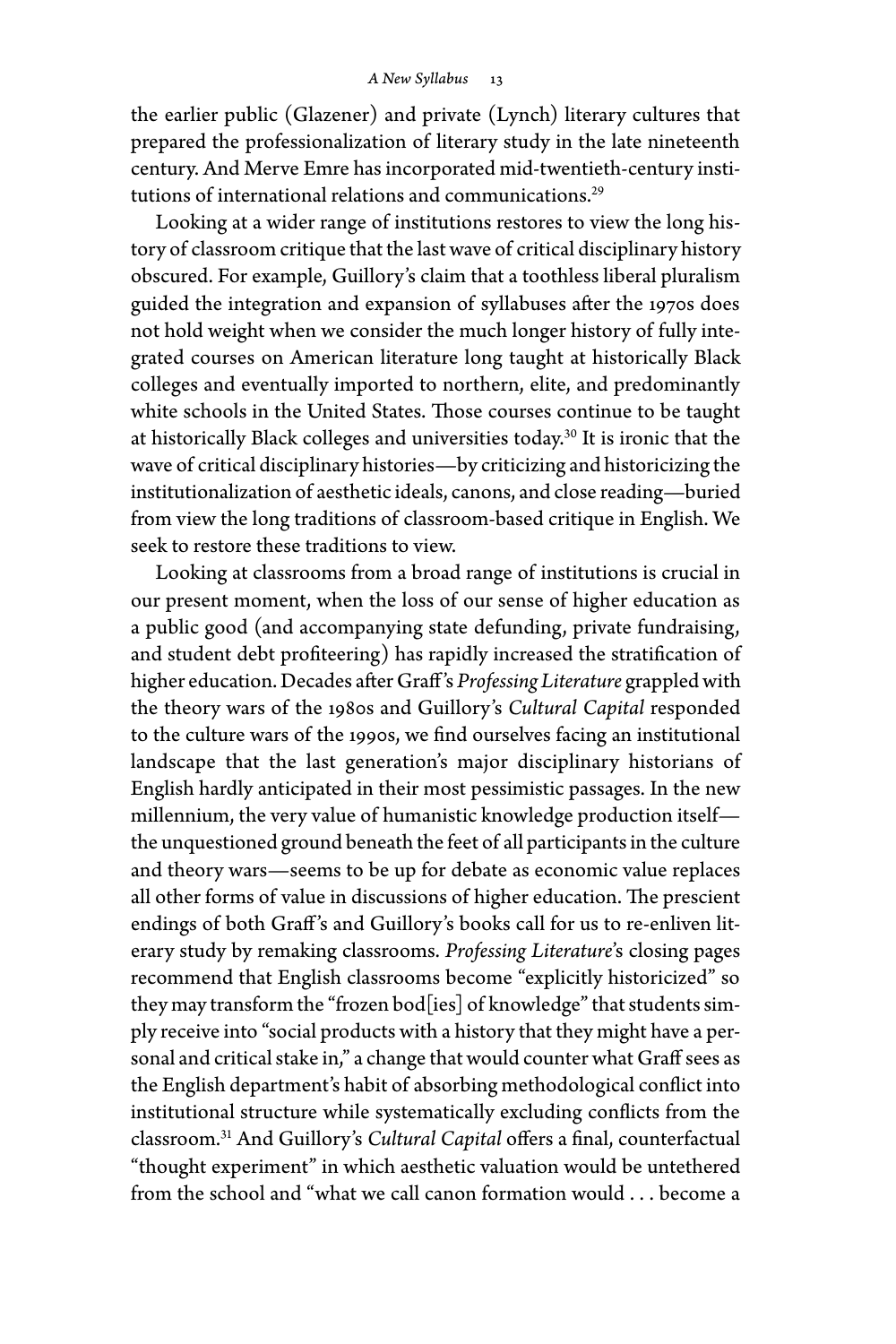#### 14 introduction

much larger part of social life."32 *The Teaching Archive* begins where *Professing Literature* and *Cultural Capital* end, replacing their wished-for, utopian future classrooms with the many real yet under- studied, underarchived, and undervalued classrooms in which our discipline's history has really been made.

## *Sources and Methods*

Given the long history and vast scope of the teaching of English literature, it is difficult to understand how it has been relegated to footnote status in histories of literary study. Part of the reason is that the history of university teaching is difficult to trace. Teaching's past has escaped from notice because its record is one of ephemeral acts and documents. Text selection, the leading of discussion, the writing and circulation of a seminar paper, reading aloud from a mimeographed sheet of quotations— all these practices, whether rehearsed or improvised, remain largely unrecorded except in occasional retrospective accounts by teachers or (less often) students.<sup>33</sup> We can imaginatively summon the rich ecosystem of manuscript circulation that must have existed in some form around any given classroom from the fifteenth through the twenty-first century: pages of student notes and doodles made during lectures, graded quizzes with scribbled comments, and handouts (some of them with three- hole punches made by more organized students during the era of the three-ringed binder). And most of all, notes: professors detailing— in copious or skeletal fashion, organized by day or by week— the order of the class, the questions to ask, the familiar mundane reminders of due dates and formatting and extra lectures to attend; students' mingled descriptions, interpretations, and dissents from the lecture or conversation around them. If such traces had been preserved, we could imagine a problem of classroom information overload: To which classrooms should we pay most attention? Whose perspective— student, teacher— counts more? How to take genre and convention into account? What of that which we see is disciplinarily significant? What is specific to institution, and what to individual?

But so far, we face the opposite problem. Not having seen teaching as an activity that has a history, we have rarely preserved its traces; scholars often preserve their teaching materials within their lifetimes for reuse, but rarely have they seen them as of interest to other teachers or to future scholars. It should not therefore surprise us that the material traces of teaching have rarely found their way into well-cataloged university archives. The relative infrequency with which teaching papers have been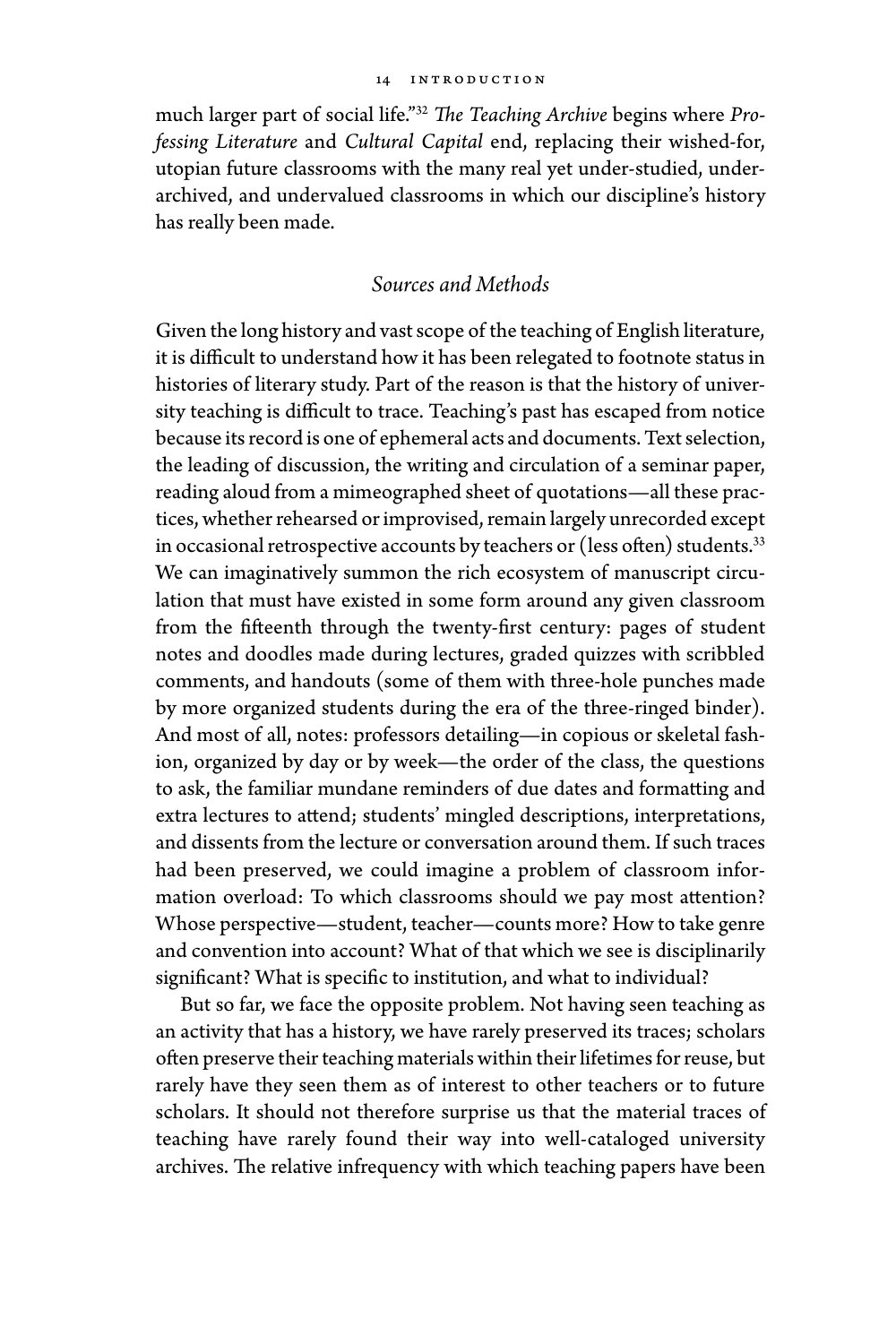preserved attests to the fact that at every step of their potential preservation, they have tended to be devalued— by teachers who don't think of them as worth preserving, by booksellers and libraries who purge them when a scholar's papers are bought or accessioned (over and over-"they threw the teaching papers away"; "she threw the teaching papers away before she gave us her files"), and by catalogers who are given limited time and resources for cataloging them or describing them in finding aids. Unlike drafts of published papers, which have the alibi of existing as evidence of an ultimately peer- reviewed, polished, published scholarly artifact, teaching papers are the often- embarrassing remnants of a process undertaken almost always under less- than- ideal conditions. (Upon learning about our project, many scholars we know have threatened to go straight home and bury the evidence accumulated in their old hard drives and paper files in order to keep them from someday falling into the hands of people like us. Few, it seems, would want their teaching papers to be taken— or mistaken— as examples of anything.)

Striking exceptions to this rule exist. Occasionally a beautifully preserved teaching archive surfaces: Caroline Spurgeon's papers include both her own student notes and her teaching notes, apparently nearly complete. Beautifully bound in red and black leather with embossed gold titles and neatly indexed, they are interleaved with materials like the letterpressprinted examples of her own research notes that she handed out as guides in her Art of Reading class for first- year students of English. Archivists at Royal Holloway, University of London, have cataloged Spurgeon's archive in exquisite detail, their care for her notes matching or even exceeding her own. Spurgeon also preserved her research notes; the thousands of cards containing her quantitative research into the metaphors of Shakespeare and his contemporaries reside in the Folger Shakespeare Library. She intended that her heroic, informational scholarship would be open to the use of future scholars, not just the basis of her own publications.

Spurgeon's archive is one real example of a kind of fantasy: a single gemlike instance of what all scholars' archives might have looked like if individuals and institutions had valued teaching much more than we do. Her notebooks offer a view of what teaching materials could look like if we imagined them being reused by others in new classrooms and preserved as a record of an important activity with traceable as well as trackless results. But the teaching materials left behind by most scholars of literature look nothing like this. When they are preserved at all, syllabuses, lecture notes, and handouts tend to be accidentally archived along with more valued materials— drafts of scholarly essays, review clippings,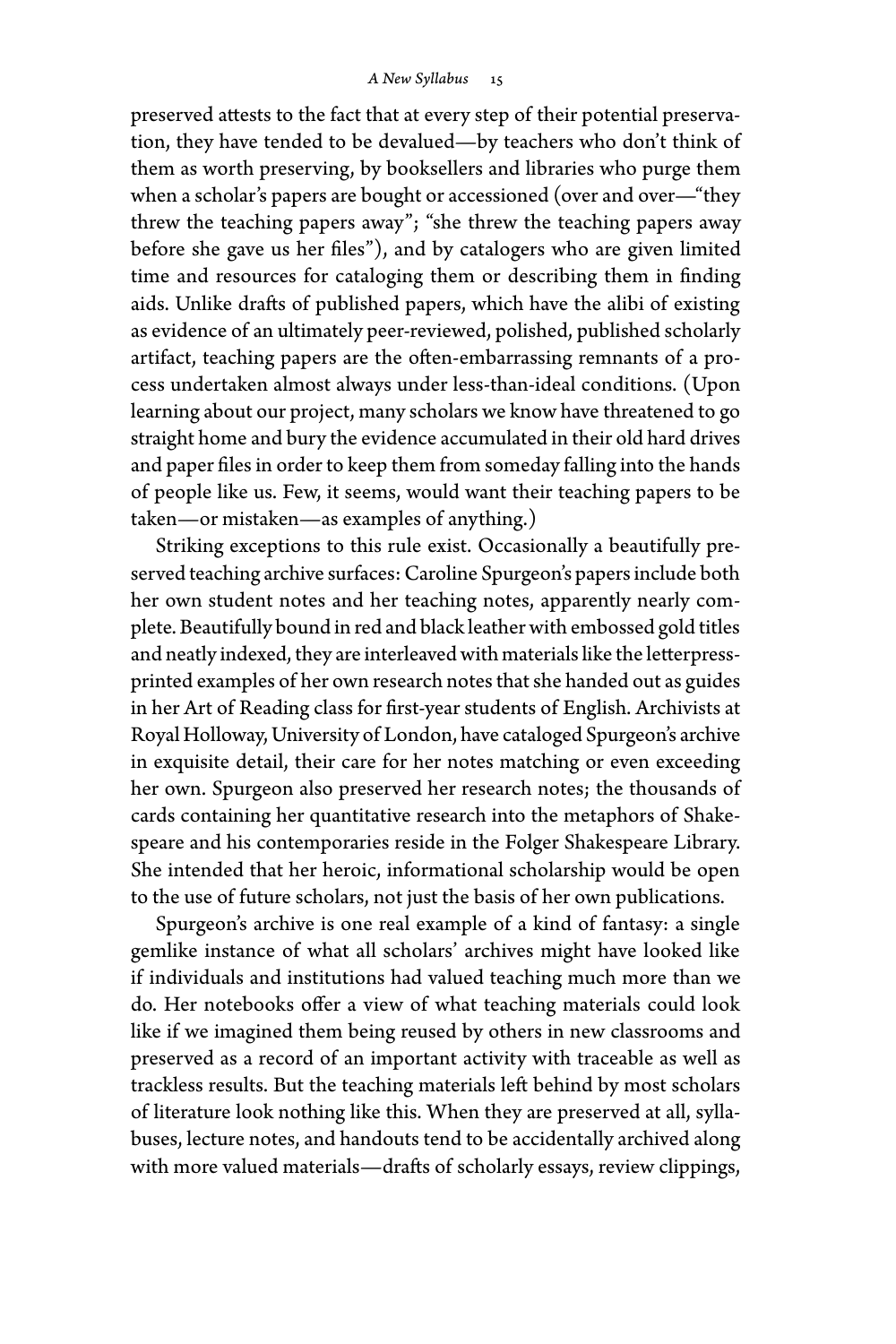

FIGURE 0.1. Caroline Spurgeon kept her student notes and her teaching notes in leather-bound volumes (1880s-1910s) with the names of the courses embossed in gilt on the spines. Here we see the notes she took in W. P. Ker's Form and Style course and his English Prose of the 19th Century at the University of London, as well as notes for her courses the Art of Reading and Style, which she taught at Bedford College for Women. RHC PP 7 Archives, Royal Holloway, University of London.

or correspondence. While piecing together the teaching materials of midcentury man of letters Edmund Wilson, we discovered a page from a typescript draft of his article "The Historical Interpretation of Literature" on the verso of Wilson's draft syllabus and first- day lecture for his Varieties of Nineteenth-Century Criticism class.<sup>34</sup> Other teaching materials survive because they are intended for publication. For example, famous New Critic Cleanth Brooks's lectures for English 71 appear in his archive in Yale's Beinecke Rare Book and Manuscript Library in multiple neatly organized typescript drafts, audio- recorded and then transcribed by a typist at Bantam Books in anticipation of their (never- realized) publication as a book. T. S. Eliot's class notes have not survived, nor have his students' papers, but his letters, the official lecturers' reports he filed each year, and most of all the published syllabuses for his three- year Modern English Literature tutorial class help us understand how his teaching changed over time in response to his developing sense of who his students were and how they learned. Other figures' archives yield thousands of pages of class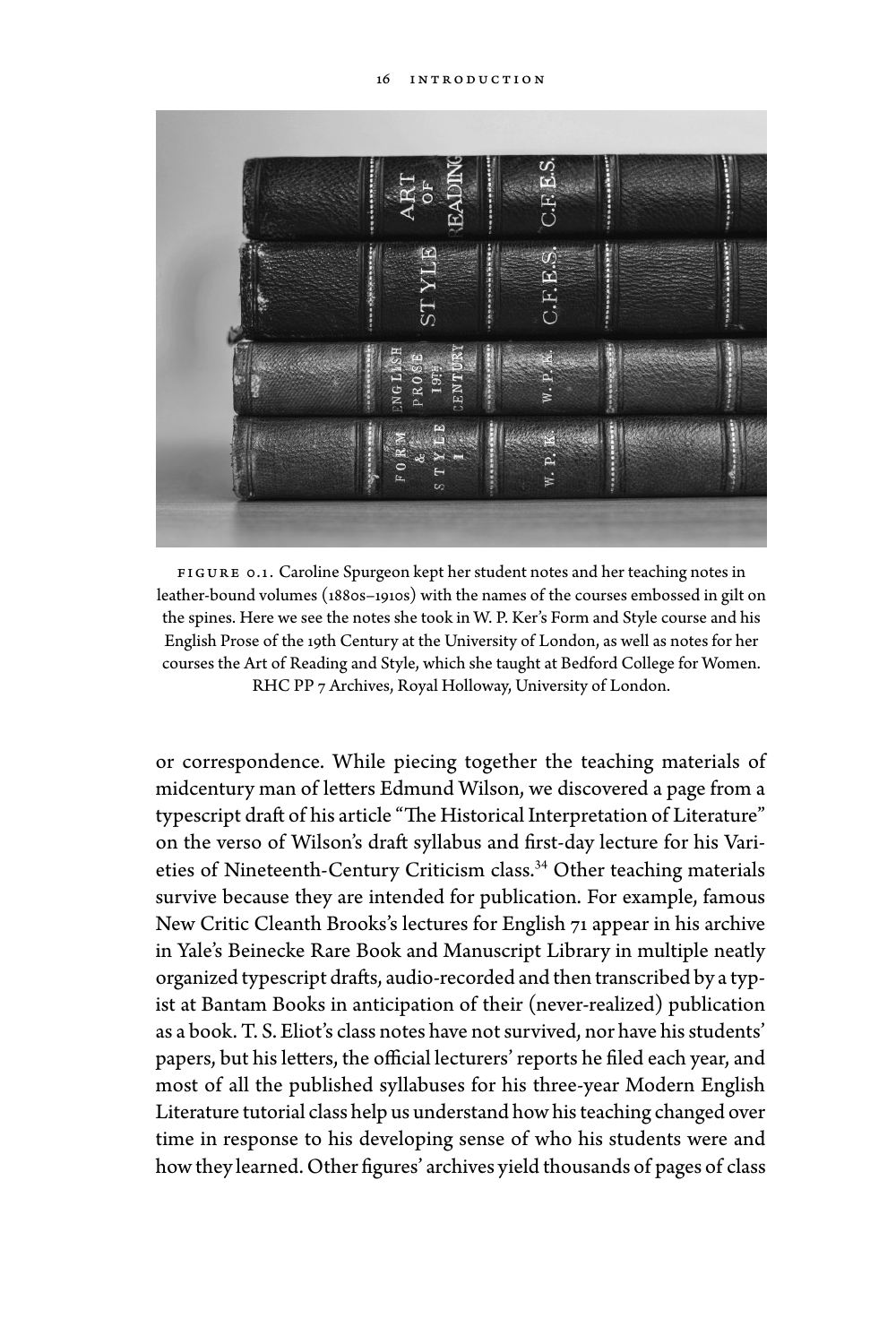notes filed by text (in the case of Josephine Miles) or class (in the case of J. Saunders Redding); for some professors, the only extant traces of their teaching are in their publications.

These material-textual traces of teaching help us rediscover some of the rhythms of the lecture hour, the temporality of the course's week, and the semester- long social life of the class. To move from material texts to reading practices, we draw on the methods of book history and cultural sociology. These methods help us avoid the common temptation of mistaking a book's contents for its use— of interpreting, for example, the pedagogical framing in popular classroom anthologies as evidence of actual classroom practice. We have also benefited from the subset of material text scholarship concerning the history of scholarly practices by Ann Blair and William Clark. As Clark notes, "One can learn much from the material practices of academics— about the nature of academic work from the transformation of the lecture catalogue, about the constitution of the research library from the battle over its catalogues, about the commodification of academics from tables evaluating them."35 Likewise, we have benefited from those critics who have looked beyond the metadiscourses of English to generate accounts of critical and reading practices that constitute what Stefan Collini, playing on "normal science," calls our discipline's "normal criticism."36

Are the figures and institutions in this book representative? Yes and no. The relative difficulty of tracking down teaching papers means that chance and serendipity as well as informed selection guided our choice of figures and institutions. However, though the book looks in detail at only a handful of figures and classrooms, wherever possible we include contextualizing detail about contiguous teachers and similar institutions by including the papers of colleagues who taught down the hall, across the street, or across the country. In this book, T. S. Eliot's syllabuses sit alongside the hundreds of other University of London extension syllabuses and lecturers' reports we studied. Josephine Miles's exams and class notes and noun counts take context from Berkeley's course catalogs as well as from her colleagues' and successors' teaching in the Berkeley English Department. Simon J. Ortiz's syllabuses come into focus in relation to other courses taught in the College of Marin's Ethnic Studies Department as well as Native American studies courses at San Diego State University and the University of New Mexico. Regardless of whether these figures are representative or unusual, they are clearly not exemplary in the sense of being models we hold up for possible emulation, though some of the past teaching we describe seems new and exciting now.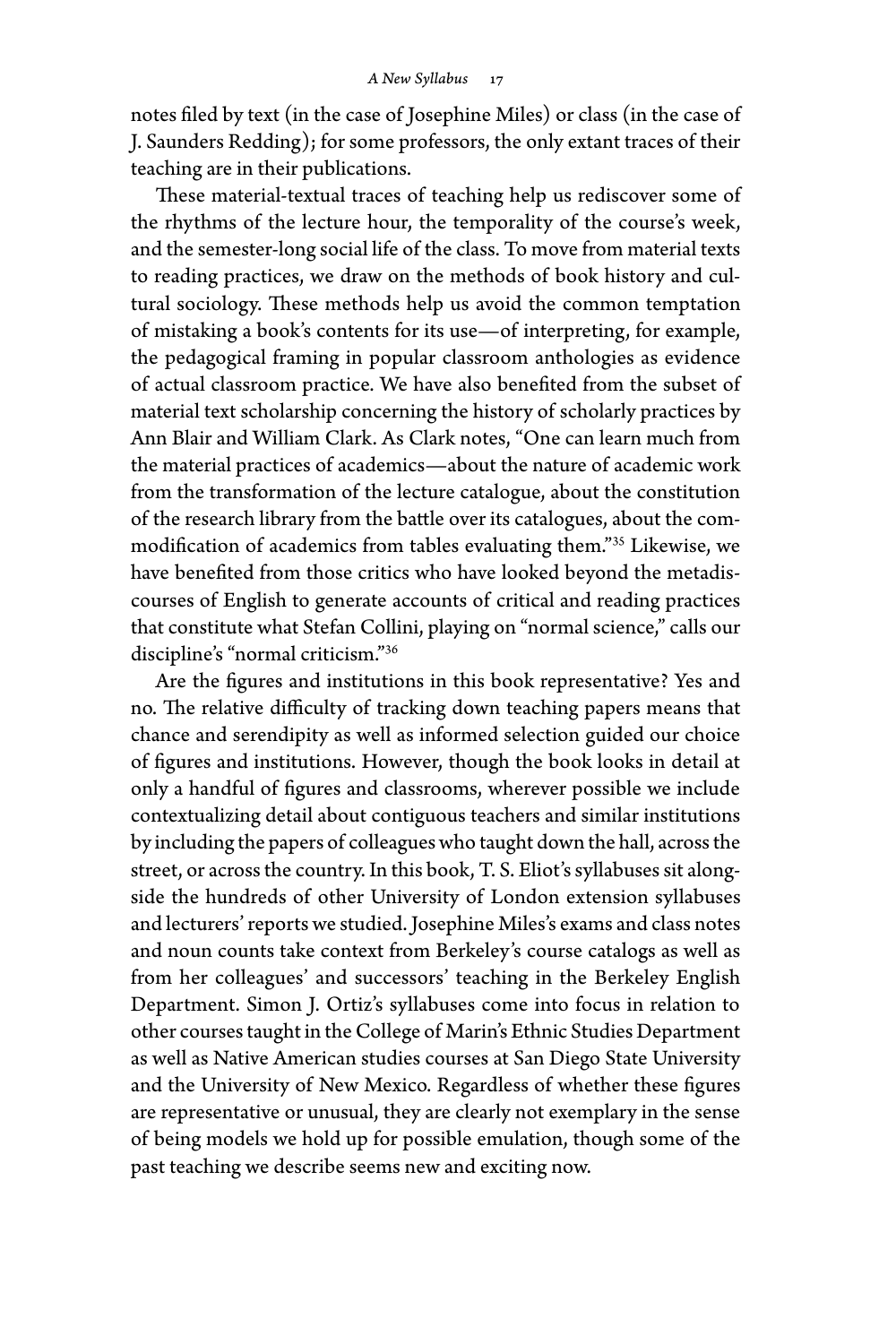## *Ten Courses in Seven Chapters*

*The Teaching Archive*'s seven chapters retrace the steps of traditional histories of literary study while considering a greater range of institutions than such histories typically examine. Geographically, the book begins in the UK in the 1910s and '20s and then shifts, as disciplinary histories often do, to the United States for the decades from midcentury through the 1970s. Along the way, we see how teaching materials radically transform our understanding of some of the key texts, figures, and moments that feature centrally in existing histories. At the same time, we also profile a series of figures who are well-known in their subfields but rarely incorporated into broader histories of the discipline.

Chapters 1 and 2 take up the interconnected worlds of women's colleges and extension schools to reveal the deeply collaborative and researchbased nature of these classes held for women and working- class students around the time of World War I. Chapter 1 considers the Art of Reading, taught at Bedford College for Women in 1913 by eminent early modernist Caroline Spurgeon. Spurgeon's Art of Reading course was devised to guide beginning students through the process of academic research. She started by teaching them how to pull a volume off a library shelf and quickly skim its pages, and ended by modeling the creation of polished personal indexes with her own letterpress- printed notes on John Ruskin's *Unto This Last.* For Spurgeon, this seemingly informational work of indexing actually enacted John Henry Newman's ideal of liberal education as the "extension" of knowledge. Indexes demystified literature, showing students not only how a work was made, but also suggesting how they might make it differently. Spurgeon and her research team spent most of the 1920s and early 1930s doing this same kind of indexing work with Shakespeare's corpus in preparation for what became her magisterial work of distant reading, *Shakespeare's Imagery and What It Tells Us* (1935). Her extensive indexing of the vehicles of the plays' metaphors— the stars, jewels, and seas that seem to exist only to lend their properties to lovers' eyes or enemies' ambitions— finds the plays' most literary parts in the material existence of Shakespeare's everyday life. Some literary critics disparaged Spurgeon's masterwork as merely informational, but when we restore the context of her teaching, the critical force and conceptual claims behind her work's referentiality snap into focus.

Chapter 2 takes up the three- year Modern English Literature tutorial that T. S. Eliot taught between 1916 and 1919 under the auspices of the University of London Joint Committee for the Promotion of the Higher Education of Working People. Like Spurgeon, Eliot taught several exten-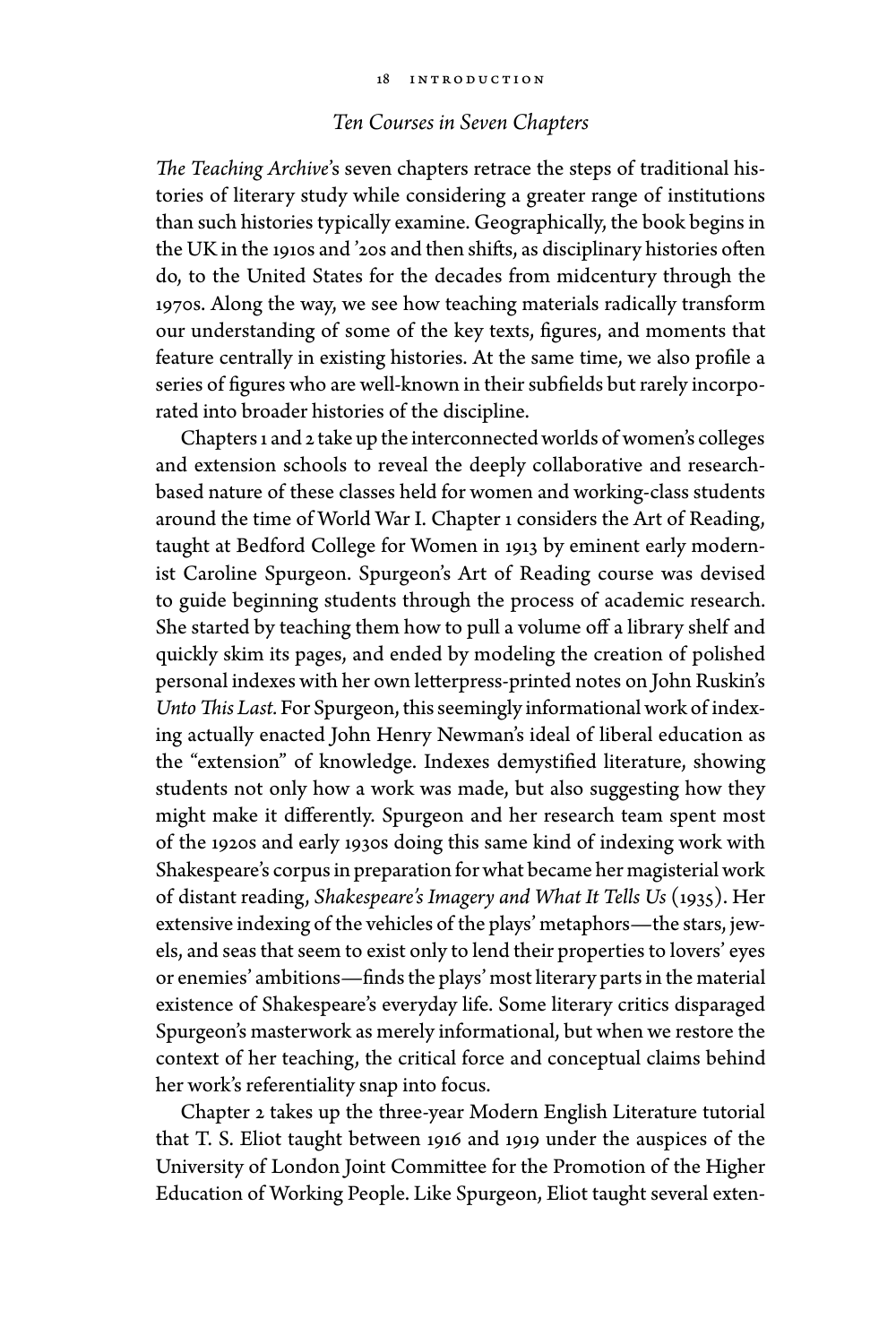sion courses for working adults during the war years. Drawing on a wide array of extension syllabuses and lecturer's reports from this decade, we describe how early twentieth- century tutorials like Eliot's were quite radical in design: students and tutors wrote their syllabuses together, and tutors encouraged their students to perform original research and to draw on the unrecorded histories of their work and their families to revise existing disciplinary knowledge. Eliot's course gradually adopted the ethos of this institution. His Modern English Literature syllabuses and lecturer's reports show that as the three- year class proceeded, Eliot acceded to his students' interests and requests, rewrote essay prompts to accommodate their work schedules, and reorganized his syllabus away from individual authors and toward more interconnected themes and questions. In their third year together, Eliot refused to teach the contemporary literature syllabus his students desired because he did not "favor the study of living authors."37 But he accepted their second choice of early modern literature and composed a syllabus for his working- class students that presented Elizabethan poets and playwrights as working writers. When the tutorial ended in 1919, Eliot transformed the syllabus into the essays of *The Sacred Wood* (1920). Identifying that work's origins in Eliot's classroom allows us to reinterpret it entirely, understanding Eliot's famous canon reformation not as an astringent and elite valuation of minor poets, but as a reading of literary history guided by the extension school's favoring of collective work over individual genius.

Whereas our first two chapters show teachers and students learning to value literature by researching it, chapter 3 turns to two figures— I. A. Richards and Edith Rickert— who used their classrooms to stage dramatic experiments in literary reading. We look at several iterations of the Practical Criticism course that I. A. Richards taught at Cambridge University before and after the publication of *Practical Criticism: A Study of Literary Judgment* (1929). Scholars have long seen *Practical Criticism* as a dour text promising to import rigor and standards into undergraduate English studies. Yet whereas the book *Practical Criticism* exhaustively cataloged and corrected students' reading errors, in the Practical Criticism class, Richards addressed his students as fellow researchers rather than study subjects. Edith Rickert, another 1920s pedagogical experimenter, enlisted the students in her University of Chicago course Scientific Analysis of Style to help her invent the "new methods for the study of literature" that would appear in her 1927 book of that title. Both Rickert and Richards demanded from students not polished readings of literary works, but their cooperation in the process of gathering and organizing bits of data about the formal properties of texts and the interpretive decisions of readers. Like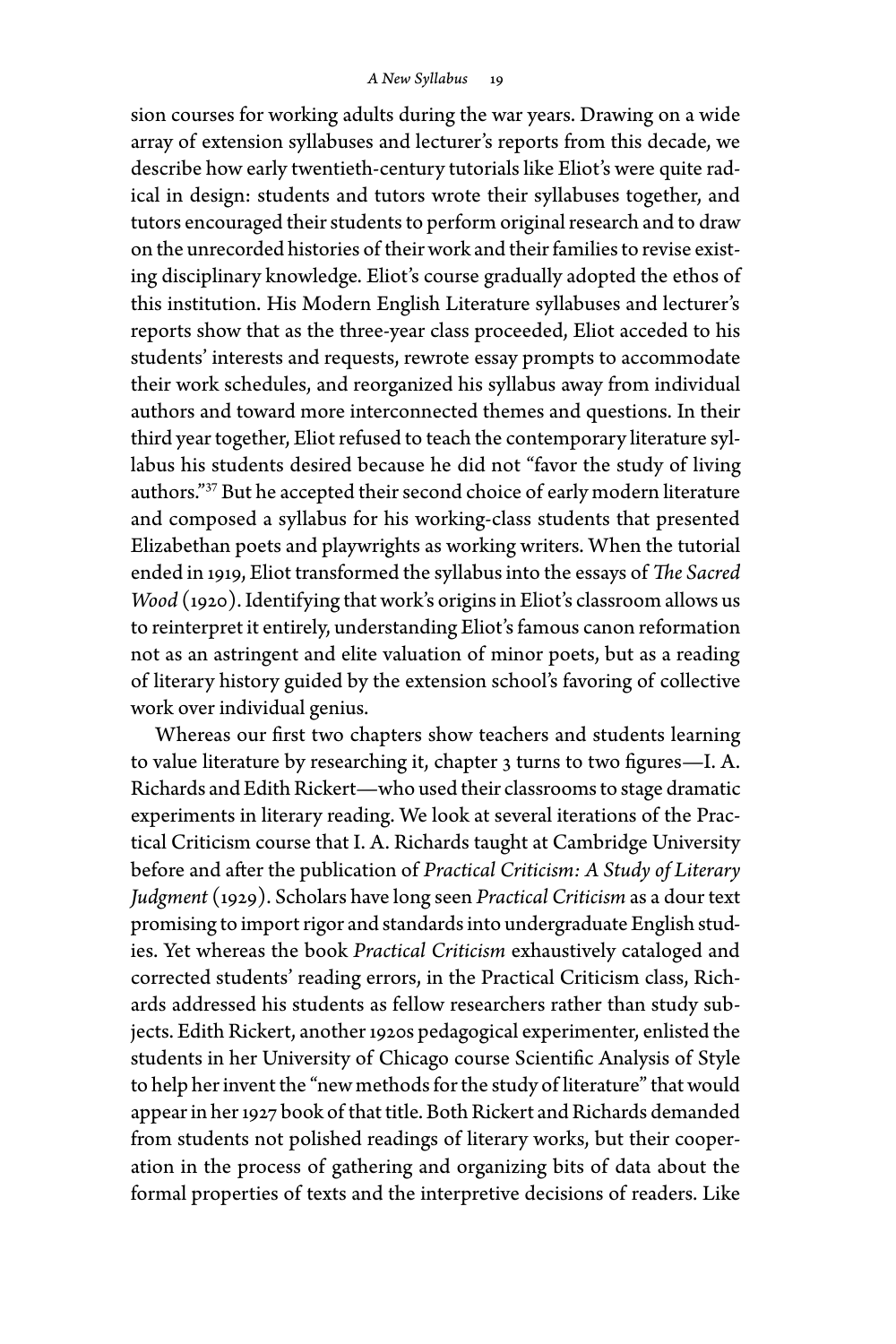other classroom experimenters and organizers of literary laboratories in the 1920s, Richards and Rickert believed that their new methods would elevate the discernment of individual students, but only in the context of what Richards called "co-operative inquiry."<sup>38</sup> They believed that collective literary study be considered as a valuable social activity both itself and as a tool for elevating individual judgment.

The next chapters of *The Teaching Archive* turn to the decades around midcentury to offer a new, more accurate story of one of the most familiar and important stages of our discipline's development. Chapter 4, like chapters 1 and 2, offers a strong case for how teaching papers from institutions rarely centered by histories of literary study upend accepted disciplinary narratives. In it we turn to the racially integrated English literature courses taught by J. Saunders Redding from the 1930s through the 1970s. Redding is remembered today as one of the makers of the African American literary canon, his fifty-year career bookended by two major publications: *To Make a Poet Black* (1939) and the seminal anthology (with Arthur P. Davis) *Cavalcade: Negro American Writing from 1760 to the Present* (1971). Publication of the latter coincided with Redding's appointment as the first African American professor of literary criticism in the Ivy League and cemented his reputation as the "dean of African- American studies" even as his own institutional vision for American literature's integration was eclipsed by the rise of Black studies programs.<sup>39</sup> In this chapter, we return to the materials that remain from Redding's years teaching in southern historically Black colleges in the 1930s, '40s, and '50s, where he and others first developed survey courses that presented American literature as the collective history of white and Black authors writing with urgency and immediacy about their material and social circumstances. "Until relatively recent times, writing by both black and white Americans had little to do with aesthetics either as philosophy or in practice," read the opening premise of the Negro in American Literature syllabus that Redding taught regularly at the Hampton Institute and later carried to Cornell and other northern universities in the 1970s.<sup>40</sup> Redding's courses abandoned formally conscious texts in order to explore genres that documented the vast and strange collection of American lives ignored by official histories. Disciplinary histories, focused on elite, predominantly white universities, have seen curricular integration as a matter of adding Black writers to preexisting syllabuses or offering specialized classes in African American literature; we restore to view an earlier classroom- based model that offers us a new vision of the relation between critical race studies and the teaching of literature.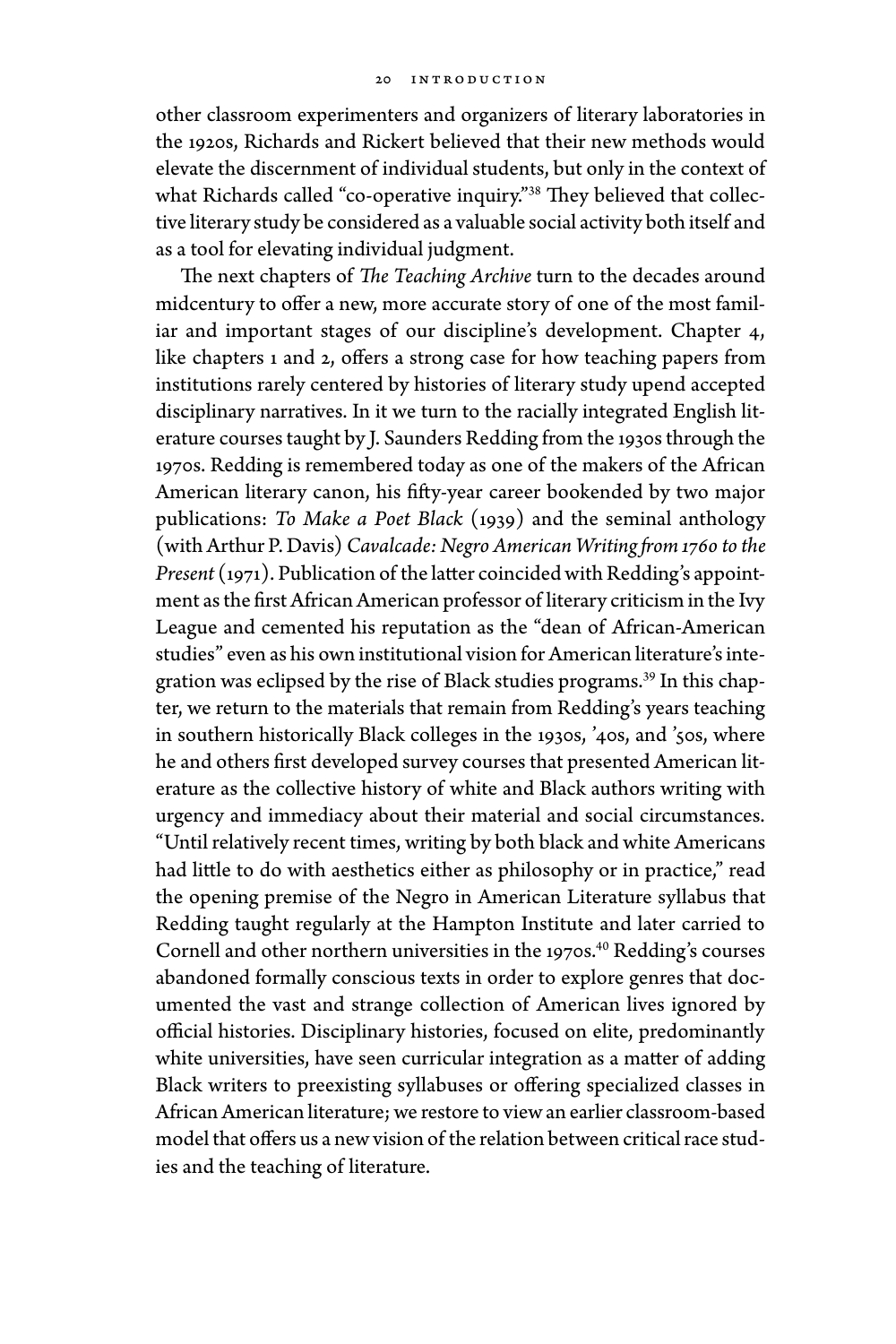In chapter 5, we follow Redding's historicist critical values into the classrooms of Edmund Wilson and Cleanth Brooks. These two teachers at first seem quite opposed: Brooks, a formalist; Wilson, a historicist; Brooks, a critic with a close relationship to disciplinarity; Wilson, a critic with a close relationship to journalism and reviewing. We might imagine what we will find in Brooks's classroom, for even to mention the New Critical classroom evokes familiar images: rows of desks filled with GI Bill students, mimeographed poems on a single page, a charismatic, democratic teacher intent upon clearing away all of the "specialized rubbish . . . standing between the reader of a poem and the poem."<sup>41</sup> Above all, the New Critical classroom is remembered, with loathing or longing, as the place where close reading provided literary critics with a powerful account of both their specialization and their wider appeal. Yet in the actual classroom of Brooks's Contemporary Poetic Theory and Practice at Yale University in 1963, we find discussions of historical references, off- the- cuff paraphrasing, and the sketching of author biography as often as (and as preparation for) the masterful formalist reading familiar to us from books like *The Well Wrought Urn*.

In the second half of chapter 5, Edmund Wilson's teaching materials further challenge our received sense that a literature free from politics and history dominated midcentury classrooms. We follow Wilson's career as he travels through several universities from the 1930s through the 1960s. We begin with the Introduction to James Joyce course that Wilson offered for Smith College undergraduates and the general public in 1942. Wilson's account of how a text like Joyce's *Ulysses* changes through a reader's multiple returns helped him explain to the students and townspeople who attended his lectures how literary value changes over historical time. Wilson's critics complained that his historical relativism left him without a true account of literary value, his work plagued by a "tendency to think, and in fact to hope, that literature was about to become something else," as Robert Martin Adams wrote in a 1948 review of Wilson's *The Triple Thinkers.*42 Adams was correct that Wilson failed in his attempts to fix his critical values in print, yet in his temporal, worldly classrooms, Wilson's account of literary value's historicity attained its full expression. From Wilson's 1942 Joyce course, we turn to his 1958 Use of Language in Literature course, which explored literature's changing capacity to reference the world. Along the way, we consider as well how his courses on Charles Dickens and Civil War journalism taught students how to transform literature into "something else." In Wilson's classrooms, we see how historical inquiry creates its own aesthetic and mode of value— one that links texts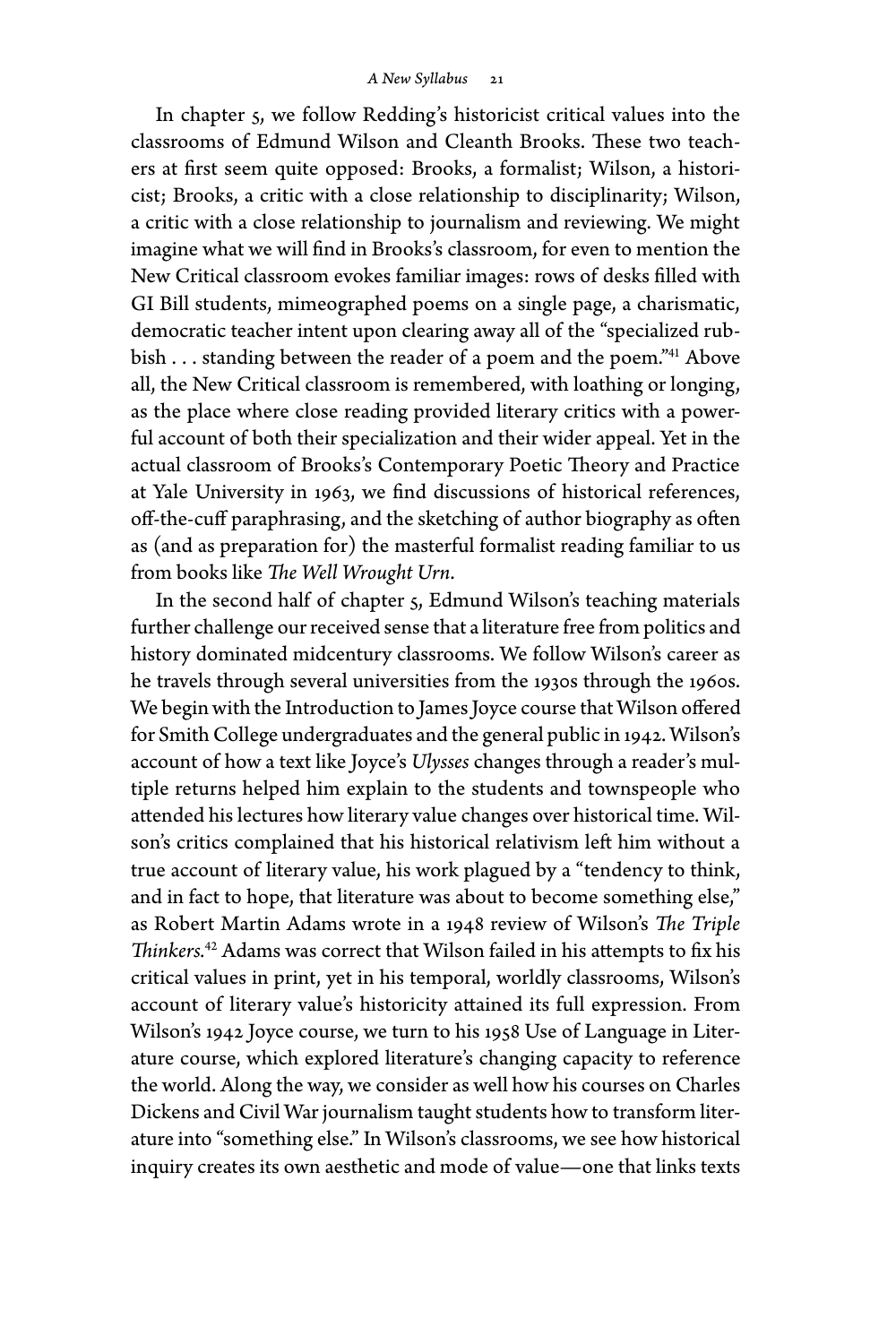to life experience rather than sanctifying them within a timeless canon, one that sees literary value accrue to texts as they are read and reinterpreted over time by varying readerships.

Chapter 6 turns to the archives that remain from Josephine Miles's five decades of teaching at the University of California, Berkeley. Miles was an early practitioner of quantitative and proto- computational approaches to literary study, beginning with her 1938 doctoral thesis, for which she "counted" Wordsworth's "feelings."43 By the 1950s, Miles was collaborating with the electrical engineering lab at Berkeley to make the very first computational concordance in the humanities. Alongside this lost history of early distant reading, we consider Miles's decades of notes for teaching English 1A, Berkeley's freshman composition course. Miles taught this class as a workshop; to her mind, even the supposedly practical pedagogy of the New Critics trained at "Harvard or Yale" expressed a will to mastery she abhorred, a style in which "you ask a bunch of students to read the work and then you tell them all where they're wrong and you tell them how to really read the work."44 We describe how Miles's focus on the sentence as foundational to composition shaped her research— research in which she pursued a method for quantifying the sentence structures of five hundred years of poetry. In turn, Miles's quantitative scholarship gave her a unique account of the value of freshman composition to society. Whereas the New Critics set literary and poetic form in opposition to scientific modes of writing and knowing, Miles believed that poems, English 1A papers, and handmade data sets all required decisions about representativeness and selection, qualification and connection. In her writing workshops, Miles taught students to write meaningfully about the world and its data from their own distinct perspective.

Chapter 7 takes our book into the 1970s, following Simon J. Ortiz, an Acoma Pueblo poet, critic, and professor, as he developed his introductory survey of Native American literature between 1977 and 1979 for the Ethnic Studies program at the College of Marin in the California community college system. A visiting instructor who had already studied and taught both literature and creative writing at several different kinds of highereducation institutions, Ortiz needed to accomplish a challenging task: constructing a syllabus that would allow him to teach an oral tradition mistakenly described as past or vanished alongside a contemporary literature that Ortiz did view as a real resurgence after a relatively silent time. As he moved from institutions serving Native American students to an institution serving a diverse group, Ortiz reckoned with how to form a literature whose meaning was tied to the everyday lives of people from a wide variety of cultures and geographies into a single- semester survey. After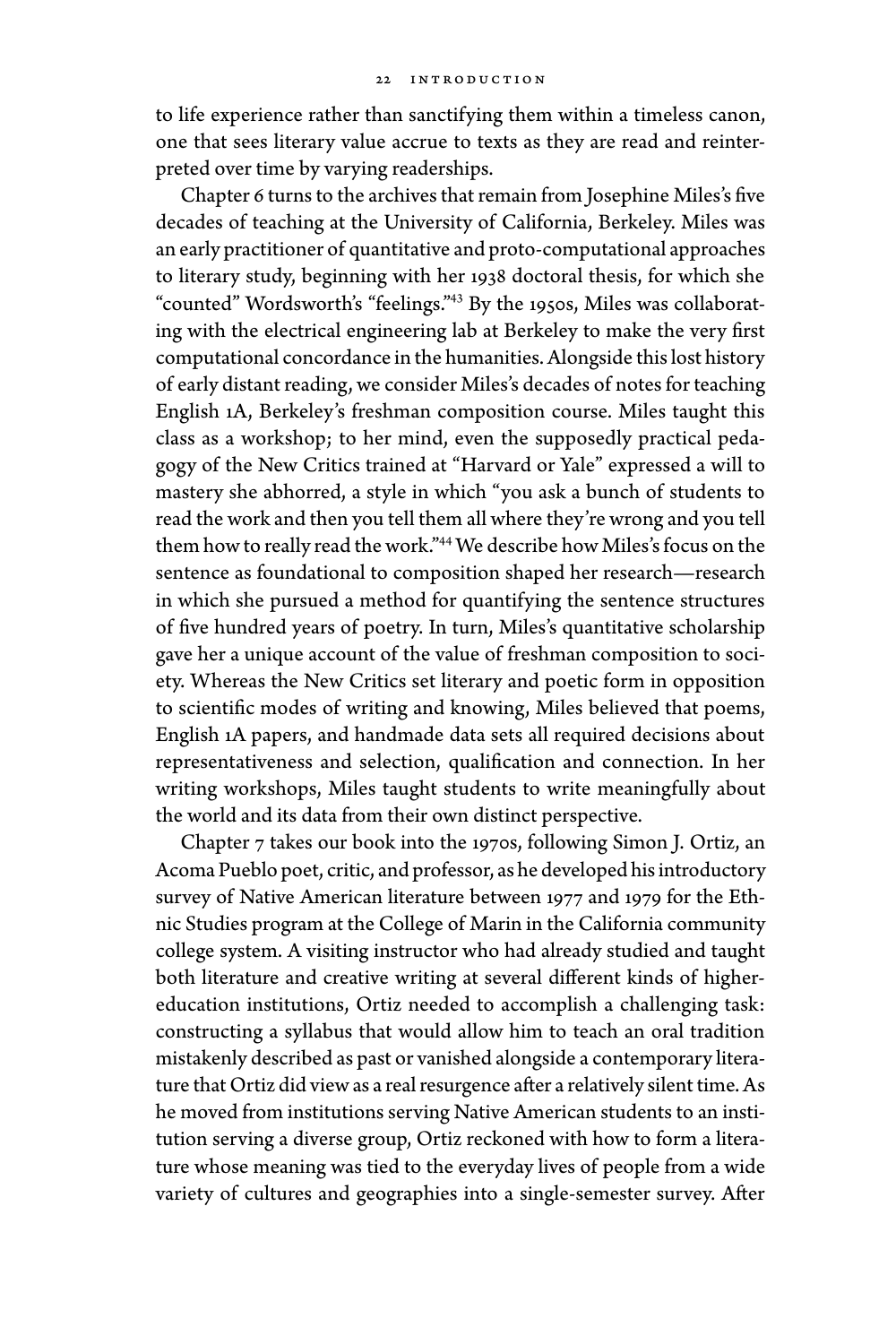teaching a first version of the course— a traditional survey that moved from pre- contact oral literature through anthropologist- mediated life writing to the present "renaissance of Native American literature"— Ortiz radically rewrote his syllabus. In his revised syllabus, each week triangulated traditional oral story, historical narrative, and contemporary fiction. This new format, inspired in part by N. Scott Momaday's acclaimed *The Way to Rainy Mountain* (1969), replaced the traditional survey's search for an authentic, pre- contact version of an oral tradition with a vision of the last five hundred post-contact years as the center of Native American national literary tradition. Ortiz theorized this literature of survivance and continuance in his famous 1981 essay "Towards a National Indian Literature."

Our book thus draws to a close in the 1970s, famously tumultuous years for higher education in America. These years saw student- led efforts to form new programs of study, to diversify faculty and student bodies, and to expand curricular offerings. Some of the figures we profile in this book either saw, firsthand, the changes afoot or helped to enact them. Josephine Miles's students at Berkeley were heavily involved in the free speech movement; Miles redesigned class assignments around it and encouraged students to write poetry about it. By 1971 she was chairing the Ad Hoc Committee on Women in the Department at Berkeley that added a "course on women and literature" to the curriculum and took "affirmative action" to recruit women for faculty and teaching assistantships.<sup>45</sup> In the spring of 1969, J. Saunders Redding began teaching at George Washington University just as SDS students were occupying Maury Hall and Monroe Hall. Redding was hired to teach as part of the American Studies program, which had just separated from the English Department and commenced debating whether their junior proseminar on American intellectual history should teach students all about "Emerson and transcendentalism" or "class structure."46 Redding and Clarence Mondale co- taught the general education course for the department that spring and organized it around the concept of "polarities": "America vs. Europe, city vs. country, black vs. white."47 The following year, Redding became the Ernest I. White Professor of American Studies and Humane Letters at Cornell University. Cornell's Africana Studies and Research Center was founded in 1969; the number of other new Africana Studies centers and Black studies programs founded at universities across America in the following years could very nearly be tallied by the number of visiting lecturer invitations that Redding received: Rhode Island College, the University of Illinois at Urbana-Champaign, Howard University, the University of Pennsylvania, Swarthmore College, UC Berkeley, UC Irvine, and UMass Boston are a few of the schools whose offers he accepted, but he rejected many, many more.